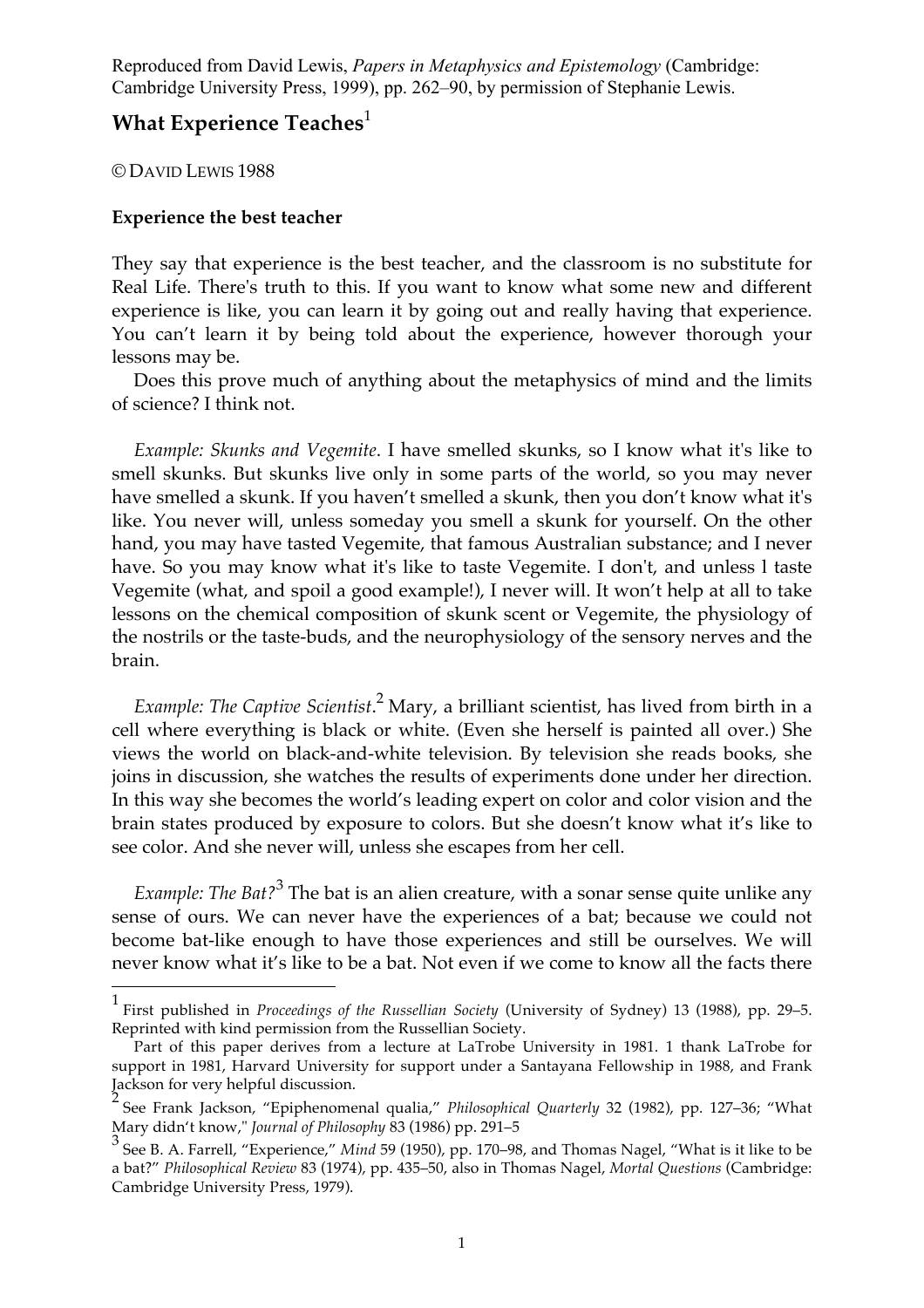are about the bat's behavior and behavioral dispositions, about the bat's physical structure and processes, about the bat's functional organization. Not even if we come to know all the same sort of physical facts about all the other bats, or about other creatures, or about ourselves, Not even if we come to possess all physical facts whatever. Not even if we become able to recognize all the mathematical and logical implications of all these facts, no matter how complicated and how far beyond the reach of finite deduction.

Experience is the best teacher, in this sense: having an experience is the best way or perhaps the only way, of coming to know what that experience is like. No amount of scientific information about the stimuli that produce that experience and the process that goes on in you when you have that experience will enable you to know what it's like to have the experience.

#### **. . .but not necessarily**

Having an experience is surely one good way, and surely the only practical way, of coming to know what that experience is like. Can we say, flatly, that it is the only possible way? Probably not. There is a change that takes place in you when you have the experience and thereby come to know what it's like. Perhaps the exact same change could in principle be produced in you by precise neurosurgery, very far beyond the limits of present-day technique. Or it could possibly be produced in you by magic. If we ignore the laws of nature, which are after all contingent, then there is no necessary connection between cause and effect: anything could cause anything. For instance, the casting of a spell could do to you exactly what your first smell of skunk would do. We might quibble about whether a state produced in this artificial fashion would deserve the *name* "knowing what it's like to smell a skunk," but we can imagine that so far as what goes on within you is concerned, it would differ not at all. $^{4}$ 

Just as we can imagine that a spell might produce the same change as a smell, so likewise we can imagine that science lessons might cause that same change. Even that is possible, in the broadest sense of the word. If we ignored all we know about how the world really works, we could not say what might happen to someone if he were taught about the chemistry of scent and the physiology of the nose. There might have been a causal mechanism that transforms science lessons into whatever it is that experience gives us. But there isn't. It is not an absolutely necessary truth that experience is the best teacher about what a new experience is like. It's a contingent truth. But we have good reason to think it's true.

We have good reason to think that something of this kind is true, anyway, but less reason to be sure exactly what. Maybe some way of giving the lessons that hasn't yet been invented, and some way of taking them in that hasn't yet been practiced, could give us a big surprise. Consider sight-reading: a trained musician can read the score and know what it would be like to hear the music. If I'd never heard that some

<sup>4</sup> See Peter Unger, "On experience and the development of the understanding," *American Philosophical Quarterly* 3 (1966), pp. 1–9.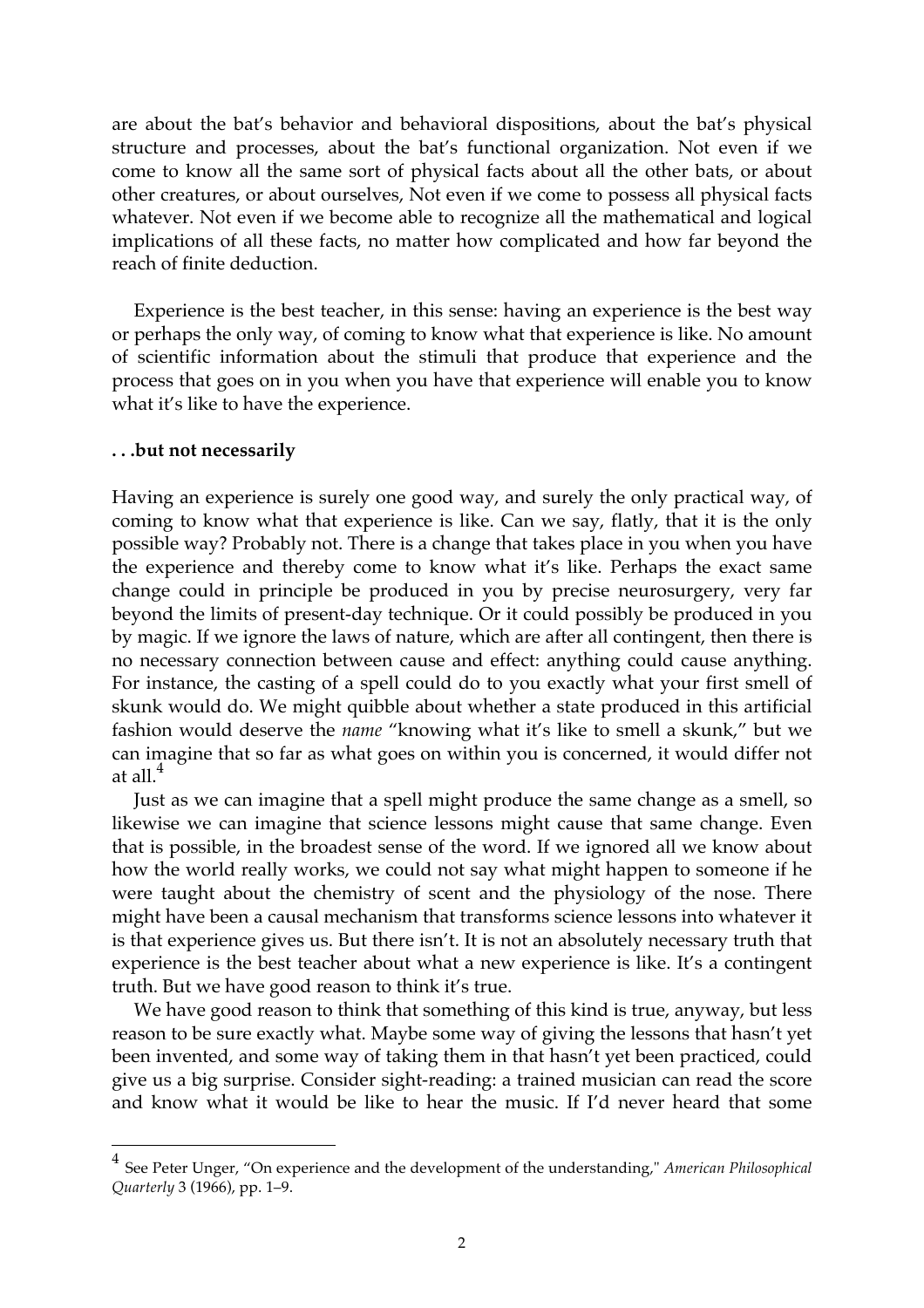people can sight-read, I would never have thought it humanly possible. Of course the moral is that new music isn't altogether new – the big new experience is a rearrangement of lots of little old experiences. It just might turn out the same for new smells and tastes *vis-à-vis* old ones; or even for color vision *vis-à-vis* black and white; 5 or even for sonar sense experience *vis-à-vis* the sort we enjoy. The thing we can say with some confidence is that we have no faculty for knowing on the basis of mere science lessons what some *new enough* experience would be like. But how new is "new enough"? – There, we just might be in for surprises.

# **Three ways to miss the point**

*The First Way*. A literalist might see the phrase "know what it's like" and take that to mean: "know what it resembles." Then he might ask: what's so hard about that? Why can't you just be told which experiences resemble one another? You needn't have had the experiences – all you need, to be taught your lessons, is some way of referring to them. You could be told: the smell of skunk somewhat resembles the smell of burning rubber. I have been told: the taste of Vegemite somewhat resembles that of Marmite. Black-and-white Mary might know more than most of us about the resemblances among color-experiences. She might know which ones are spontaneously called "similar" by subjects who have them; which gradual changes from one to another tend to escape notice; which ones get conflated with which in memory; which ones involve roughly the same neurons firing in similar rhythms; and so forth. We could even know what the bat's sonar experiences resemble just by knowing that they do not at all resemble any experiences of humans, but do resemble – as it might be - certain experiences that occur in certain fish. This misses the point. *Pace* the literalist, "know what it's like" does not mean "know what it resembles." The most that's true is that knowing what it resembles *may* help you to know what it's like. If you are taught that experience A resembles B and C closely, D less, E not at all, that will help you know what A is like – *if* you know already what B and C and D and E are like. Otherwise, it helps you not at all. I don't know any better what it's like to taste Vegemite when I'm told that it tastes like Marmite, because I don't know what Marmite tastes like either. (Nor do I know any better what Marmite tastes like for being told it tastes like Vegemite.) Maybe Mary knows enough to triangulate each color experience exactly in a network of resemblances, or in many networks of resemblance in different respects, while never knowing what any node of any network is like. Maybe we could do the same for bat experiences. But no amount of information about resemblances, just by itself, does anything to help us know what an experience is like.

*The Second Way*. In so far as I don't know what it would be like to drive a steam locomotive fast on a cold, stormy night, part of my problem is just that I don't know what experiences I would have. The firebox puts out a lot of heat, especially when the fireman opens the door to throw on more coal; on the other hand, the cab is

 $^5$  For such speculation, see Paul M. Churchland, "Reduction, qualia, and the direct introspection of brain states," *Journal of Philosophy* 82 (1985), pp. 8–28.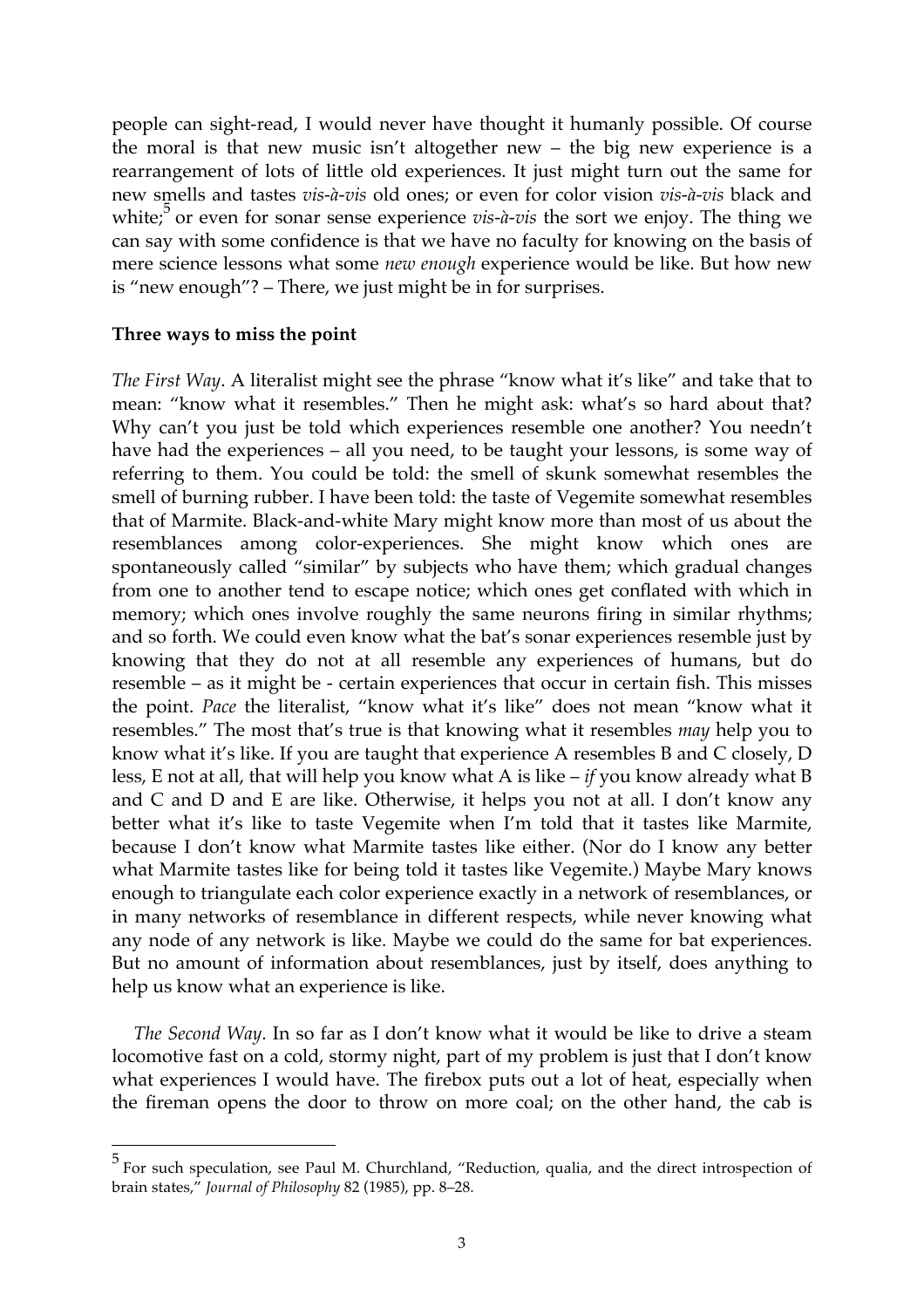drafty and gives poor protection from the weather. Would I be too hot or too cold? Or both by turns? Or would it be chilled face and scorched legs? If I knew the answers to such questions, I'd know much better what it would be like to drive the locomotive. So maybe "know what it's like" just means "know what experiences one has." Then again: what's the problem? Why can't you just be told what experiences you would have if, say, you tasted Vegemite? Again, you needn't have had the experiences – all you need, to be taught your lessons, is some way of referring to them. We have ways to refer to experiences we haven't had. We can refer to them in terms of their causes: the experience one has upon tasting Vegemite, the experience one has upon tasting a substance of such-and-such chemical composition. Or we can refer to them in terms of their effects: the experience that just caused Fred to say "Yeeuch!" Or we can refer to them in terms of the physical states of the nervous system that mediate between those causes and effects: the experience one has when one's nerves are firing in such- and-such pattern. (According to some materialists, I myself for one, this means the experience which is identical with such-and-such firing pattern. According to other materialists it means the experience which is realized by such-and-such firing pattern. According to many dualists, it means the experience which is merely the lawful companion of such-and-such firing pattern. But whichever it is, we get a way of referring to the experience.) Black-and-white Mary is in a position to refer to color-experiences in all these ways. Therefore you should have no problem in telling her exactly what experiences one has upon seeing the colors. Or rather, your only problem is that you'd be telling her what she knows very well already! In general, to know what is the  $X$  is to know that the  $X$  is the  $Y$ , where it's not too obvious that the X is the Y. (Just knowing that the X is the X won't do, of course, because it is too obvious.) If Mary knows that the experience of seeing green is the experience associated with such-and-such pattern of nerve firings, then she knows the right sort of unobvious identity. So she knows what experience one has upon seeing green.

(Sometimes it's suggested that you need a "rigid designator": you know what is the X by knowing that the X is the Y only if "the Y" is a term whose referent does not depend on any contingent matter of fact. In the first place, this suggestion is false. You can know who is the man on the balcony by knowing that the man on the balcony is the Prime Minister even if neither "the Prime Minister" nor any other phrase available to you rigidly designates the man who is, in fact, the Prime Minister. In the second place, according to one version of Materialism (the one I accept) a description of the form "the state of having nerves firing in such-and- such a pattern" is a rigid designator, and what it designates is in fact an experience; and according to another version of Materialism, a description of the form "having some or other state which occupies so-and-so functional role" is a rigid designator of an experience. So even if the false suggestion were granted, still it hasn't been shown, without begging the question against Materialism, that Mary could not know what experience one has upon seeing red.)

Since Mary *does* know what experiences she would have if she saw the colors, but she *doesn't* know what it would be like to see the colors, we'd better conclude that "know what it's like" does not after all mean "know what experiences one has." The locomotive example was misleading. Yes, by learning what experiences the driver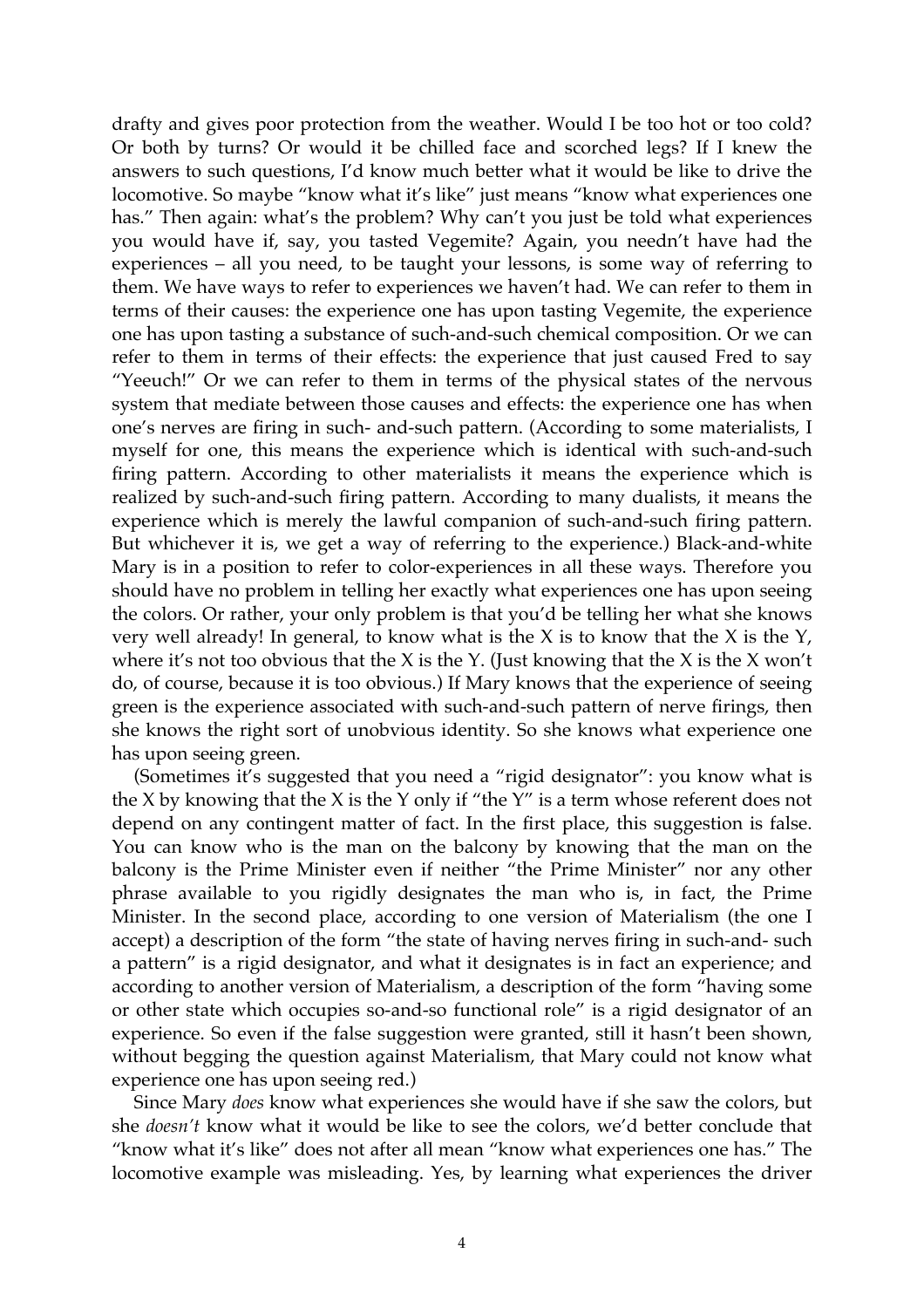would have, I can know what driving the locomotive would be like; but only because I already know what those experiences are like. (It matters that I know what they're like under the appropriate descriptions – as it might be, the description "chilled face and scorched legs." This is something we'll return to later.) Mary may know as well as I do that when the driver leans out into the storm to watch the signals, he will have the experience of seeing sometimes green lights and sometimes red. She knows better than I what experiences he has when signals come into view. She can give many more unobviously equivalent descriptions of those experiences than I can. But knowing what color-experiences the driver has won't help Mary to know what his job is like. It will help me.

*The Third Way*. Until Mary sees green, here is one thing she will never know: she will never know that she is seeing green. The reason why is just that until she sees green, it will never be true that she is seeing green. Some knowledge is irreducibly egocentric, or *de se*. <sup>6</sup> It is not just knowledge about what goes on in the world; it is knowledge of who and when in the world one is. Knowledge of what goes on in the world will be true alike for all who live in that world;. whereas egocentric knowledge may be true for one and false for another, or true for one at one time and false for the same one at another time. Maybe Mary knows in advance, as she plots her escape, that 9 a.m. on the 13th of May, 1997, is the moment when someone previously confined in a black-and-white cell sees color for the first time. But until that moment comes, she will never know that she herself is then seeing color – because she isn't. What isn't true isn't knowledge. This goes as much for egocentric knowledge as for the rest. So only those of whom an egocentric proposition is true can know it, and only at times when it is true of them can they know it. That one is then seeing color is an egocentric proposition. So we've found a proposition which Mary can never know until she sees color – which, as it happens, is the very moment when she will first know what it's like to see color! Have we discovered the reason why experience is the best teacher? And not contingently after all, but as a necessary consequence of the logic of egocentric knowledge?

No; we have two separate phenomena here, and only some bewitchment about the "first-person perspective" could make us miss the difference. In the first place, Mary will probably go on knowing what it's like to see green after she stops knowing the egocentric proposition that she's then seeing green. Since what isn't true isn't known she must stop knowing that proposition the moment she stops seeing green. (Does that only mean that we should have taken a different egocentric proposition: that one *has* seen green? No; for in that case Mary could go on knowing the proposition even after she forgets what it's like to see green, as might happen if she were soon recaptured.) In the second place, Mary might come to know what it's like to see green even if she didn't know the egocentric proposition. She might not have known in advance that her escape route would take her across a green meadow, and it might take her a little while to recognize grass by its shape. So at

<sup>6</sup> See my "Attitudes *de dicto* and *de se*," *Philosophical Review* <sup>88</sup> (1979), pp. 513–43, also in my *Philosophical Papers*, vol. 1 (New York: Oxford University Press, 1983); and Roderick Chisholm, *The First Person: An Essay on Reference and Intentionality* (Minneapolis: University of Minnesota Press, 1981).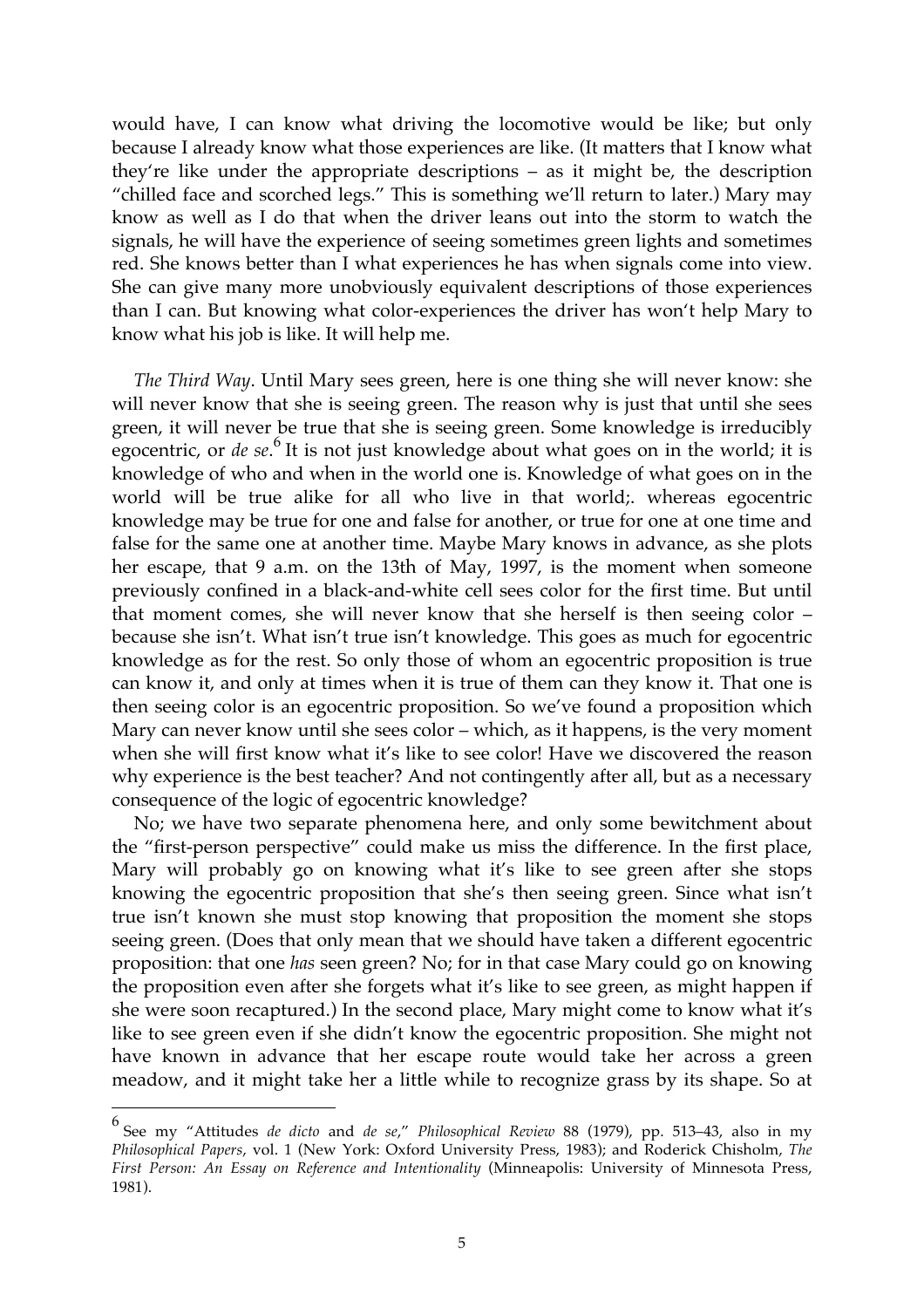first she might know only that she was seeing some colors or other, and thereby finding out what some color-experiences or other were like, without being able to put a name either to the colors or to the experiences. She would then know what it was like to see green, though not under that description, indeed not under any description more useful than "the color-experience I'm having now"; but she would not know the egocentric proposition that she is then seeing green, since she wouldn't know which color she was seeing. In the third place, the gaining of egocentric knowledge may have prerequisites that have nothing to do with experience. Just as Mary can't know she's seeing green until she does see green, she can't know she's turning 50 until she *does* turn 50. But – I hope! – turning 50 does not involve some special experience. In short, though indeed one can gain egocentric knowledge that one is in some situation only when one is in it, that is not the same as finding out what an experience is like only when one has that experience.

We've just rejected two suggestions that don't work separately, and we may note that they don't work any better when put together. One knows what is the X by knowing that the X is the Y, where the identity is not too obvious; and "the Y" might be an egocentric description. So knowledge that the X is the Y might be irreducibly egocentric knowledge, therefore knowledge that cannot be had until it is true of one that the X is the Y. So one way of knowing what is the X will remain unavailable until it comes true of one that the X is the Y. One way that I could gain an unobvious identity concerning the taste of Vegemite would be for it to come true that the taste of Vegemite was the taste I was having at that very moment – and that would come true at the very moment I tasted Vegemite and found out what it was like! Is this why experience is the best teacher? – No; cases of gaining an unobvious egocentric identity are a dime a dozen, and most of them do not result in finding out what an experience is like. Suppose I plan ahead that I will finally break down and taste Vegemite next Thursday noon. Then on Wednesday noon, if I watch the clock, I first gain the unobvious egocentric knowledge that the taste of Vegemite is the taste I shall be having in exactly 24 hours, and thereby I have a new way of knowing what is the taste of Vegemite. But on Wednesday noon I don't yet know what it's like. Another example: from time to time I find myself next to a Vegemite-taster. On those occasions, and only those, I know what is the taste of Vegemite by knowing that it is the taste being had by the person next to me. But on no such occasion has it ever yet happened that I knew what it was like to taste Vegemite.

#### **The Hypothesis of Phenomenal Information**

No amount of the physical information that black-and-white Mary gathers could help her know what it was like to see colors; no amount of the physical information that we might gather about bats could help us know what it's like to have their experiences; and likewise in other cases. There is a natural and tempting explanation of why physical information does not help. That is the hypothesis that besides physical information there is an irreducibly different kind of information to be had: *phenomenal information*. The two are independent. Two possible cases might be exactly alike physically, yet differ phenomenally. When we get physical information we narrow down the physical possibilities, and perhaps we narrow them down all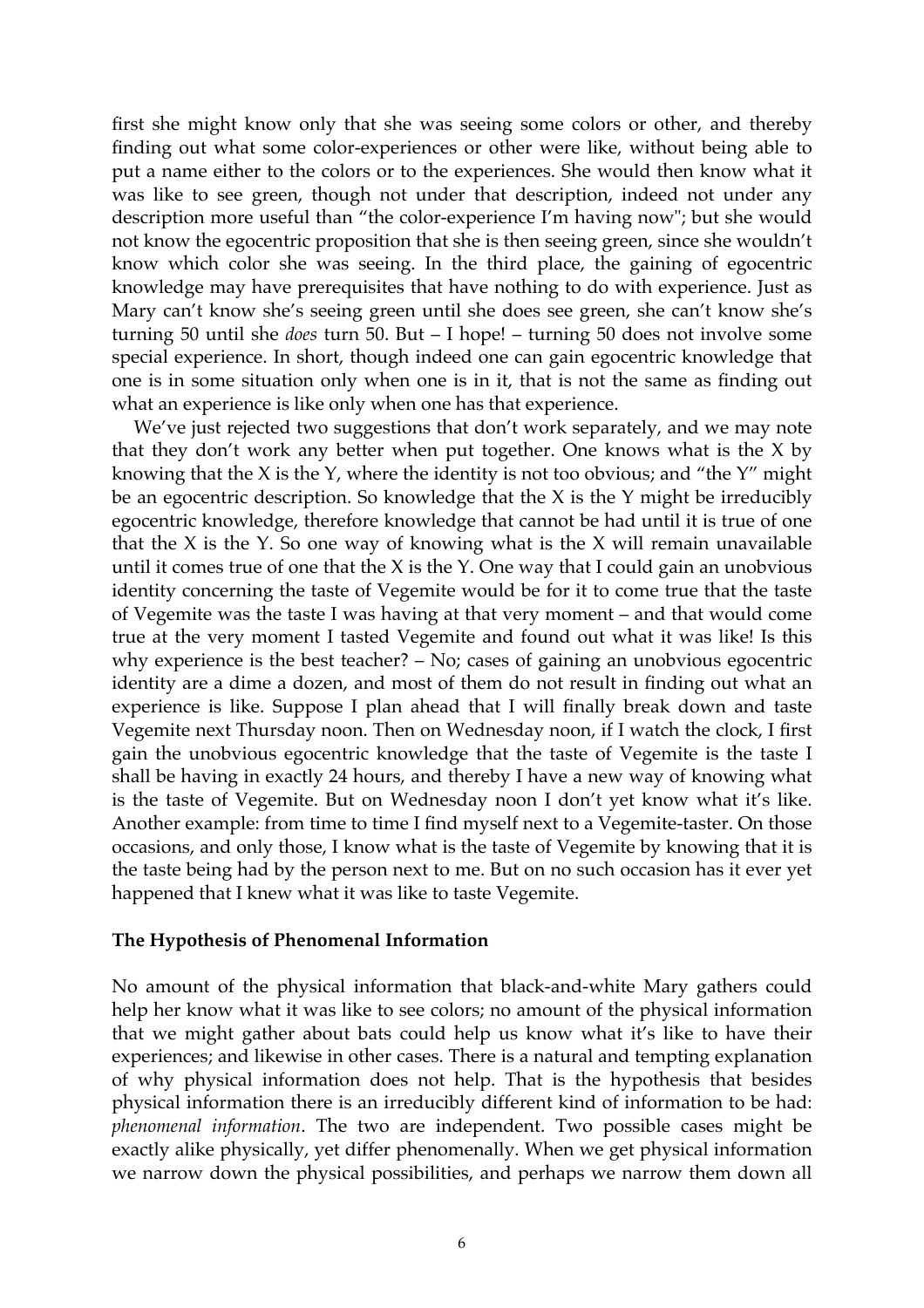the way to one, but we leave open a range of phenomenal possibilities. When we have an experience, on the other hand, we acquire phenomenal information; possibilities previously open are eliminated; and that is what it is to learn what the experience is like.

(Analogy. Suppose the question concerned the location of a point within a certain region of the *x-y* plane. We might be told that its *x-*coordinate lies in certain intervals, and outside certain others. We might even get enough of this information to fix the *x*-coordinate exactly. But no amount of *x*-information would tell us anything about the y-coordinate; any amount of *x*-information leaves open all the *y*possibilities. But when at last we make a *y*-measurement, we acquire a new kind of information; possibilities previously open are eliminated; and that is how we learn where the point is in the *y*-direction.)

What might the subject matter of phenomenal information be? *If* the Hypothesis of Phenomenal Information is true, then you have an easy answer: it is information about experience. More specifically, it is information about a certain part or aspect or feature of experience. But if the Hypothesis is false, then there is still experience (complete with all its parts and aspects and features) and yet no information about experience is phenomenal information. So it cannot be said in a neutral way, without presupposing the Hypothesis, that information about experience is phenomenal information. For if the Hypothesis is false and Materialism is true, it may be that all the information there is about experience is physical information, and can very well be presented in lessons for the inexperienced.

It makes no difference to put some fashionable new phrase in place of "experience." If instead of "experience" you say "raw feel" (or just "feeling"), or "way it feels," or "what it's like," then I submit that you mean nothing different. Is there anything it's like to be this robot? Does this robot have experiences? – I can tell no difference between the new question and the old. Does sunburn feel the same way to you that it does to me? Do we have the same raw feel? Do we have the same experience when sunburned? – Again, same question. "Know the feeling," "know what it's like" – interchangeable. (Except that the former may hint at an alternative to the Hypothesis of Phenomenal Information.) So if the friend of phenomenal information says that its subject matter is raw feels, or ways to feel, or what it's like, then I respond just as I do if he says that the subject matter is experience. Maybe so, *if* the Hypothesis of Phenomenal Information is true; but if the Hypothesis is false and Materialism is true, nevertheless there is still information about raw feels, ways to feel or what it's like; but in that case it is physical information and can be conveyed in lessons.

We might get a candidate for the subject matter of phenomenal information that is not just experience renamed, but is still tendentious. For instance, we might be told that phenomenal information concerns the intrinsic character of experience. A friend of phenomenal information might indeed believe that it reveals certain special, nonphysical intrinsic properties of experience. He might even believe that it reveals the existence of some special non-physical thing or process, *all* of whose intrinsic properties are non-physical. But he is by no means alone in saying that experience has an intrinsic character. Plenty of us materialists say so too. We say that a certain color-experience is whatever state occupies a certain functional role. So if the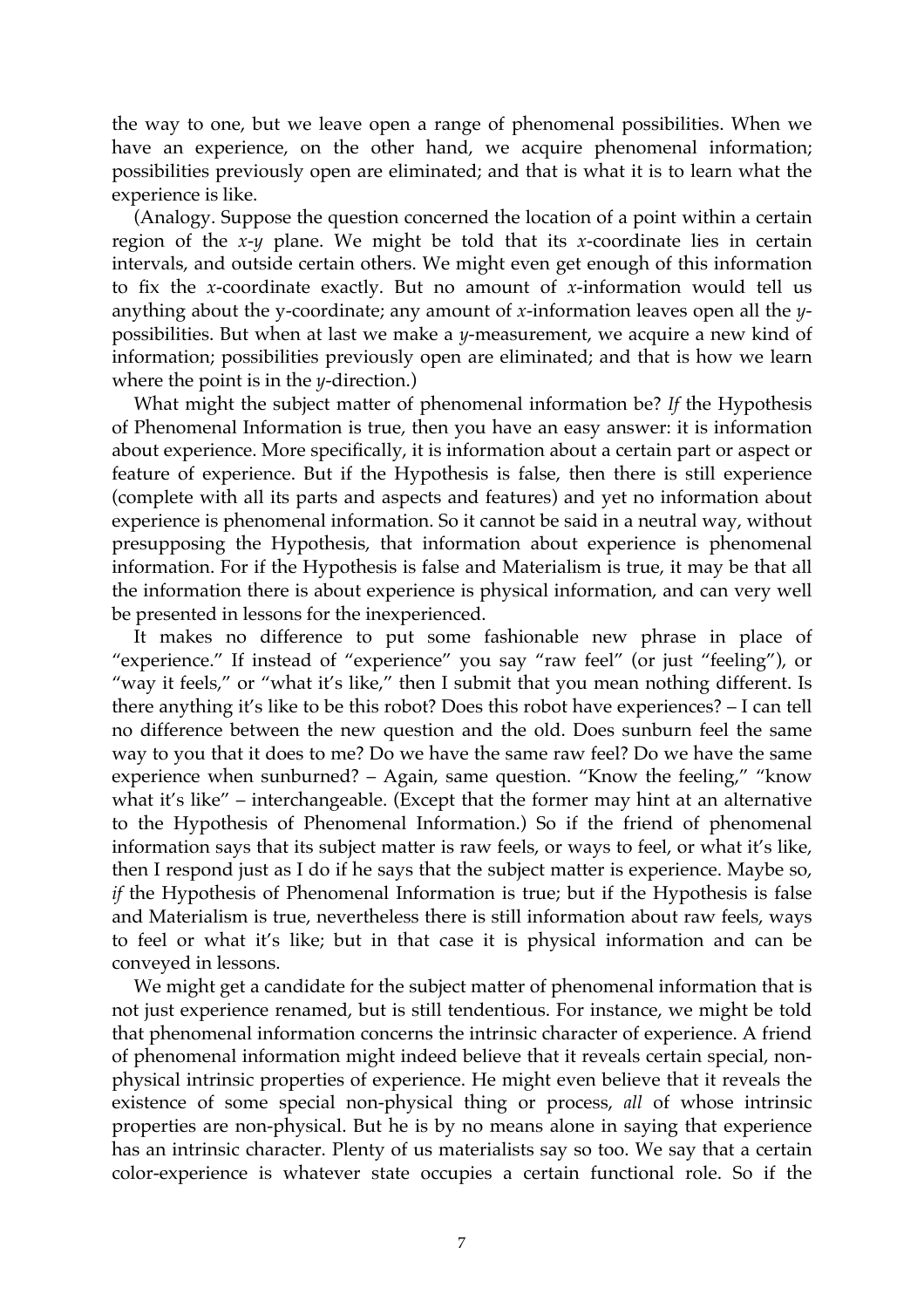occupant of that role (universally, or in the case of humans, or in the case of certain humans) is a certain pattern of neural firing, then that pattern of firing is the experience (in the ease in question). Therefore the intrinsic character of the experience is the intrinsic character of the firing pattern. For instance, a frequency of firing is part of the intrinsic character of the experience. If we materialists are right about what experience is, then black-and-white Mary knows all about the intrinsic character of color-experience; whereas most people who know what colorexperience is like remain totally ignorant about its intrinsic character.

To say that phenomenal information concerns "qualia" would be tendentious in much the same way. For how was this notion introduced? Often thus. We are told to imagine someone who, when he sees red things, has just the sort of experiences that we have when we see green things, and vice versa; and we are told to call this a case of "inverted qualia". And then we are told to imagine someone queerer still, who sees red and responds to it appropriately, and indeed has entirely the same functional organization of inner states as we do and yet has no experiences at all; and we are told to call this a case of "absent qualia". Now a friend of phenomenal information might well think that these deficiencies have something to do with the non-physical subject matter of phenomenal information. But others can understand them otherwise. Some materialists will reject the cases outright, but others, and I for one, will make sense of them as best we can. Maybe the point is that the states that occupy the roles of experiences, and therefore *are* the experiences, in normal people are inverted or absent in victims of inverted or absent qualia. (This presupposes, what might be false, that most people are enough alike). Experience of red – the state that occupies that role in normal people – occurs also in the victim of "inverted qualia," but in him it occupies the role of experience of green; whereas the state that occupies in him the role of experience of red is the state that occupies in normal people the role of experience of green. Experience of red and of green – that is, the occupants of those roles for normal people – do not occur at all in the victim of "absent qualia"; the occupants of those roles for him are states that don't occur at all in the normal. Thus we make good sense of inverted and absent qualia; but in such a way that "qualia" is just the word for role-occupying states taken *per se* rather than qua occupants of roles. Qualia, so understood, could not be the subject matter of phenomenal information. Mary knows all about them. We who have them mostly  $don't.<sup>8</sup>$ 

It is best to rest content with an unhelpful name and a *via negativa*. Stipulate that "the phenomenal aspect of the world" is to name whatever is the subject matter of phenomenal information, if there is any such thing; the phenomenal aspect, if such there be, is that which we can become informed about by having new experiences but never by taking lessons. Having said this, it will be safe to say that information about the phenomenal aspect of the world can only be phenomenal information. But all we really know, after thus closing the circle, is that phenomenal information is

<sup>7</sup> See Gilbert Harman, "The intrinsic quality of experience," *Philosophical Perspectives* <sup>4</sup> (1990).

<sup>8</sup> See Ned Block and Jerry A. Fodor, "What psychological states are not," *Philosophical Review* <sup>81</sup> (1972), pp. 159–81, also in Ned Block (ed.), *Readings in Philosophy of Psychology*, vol. I (Cambridge, MA: Harvard University Press, 1980); and my "Mad pain and Martian pain," in *Readings in Philosophy of Psychology*, vol. I, and in my *Philosophical Papers*, vol. 1.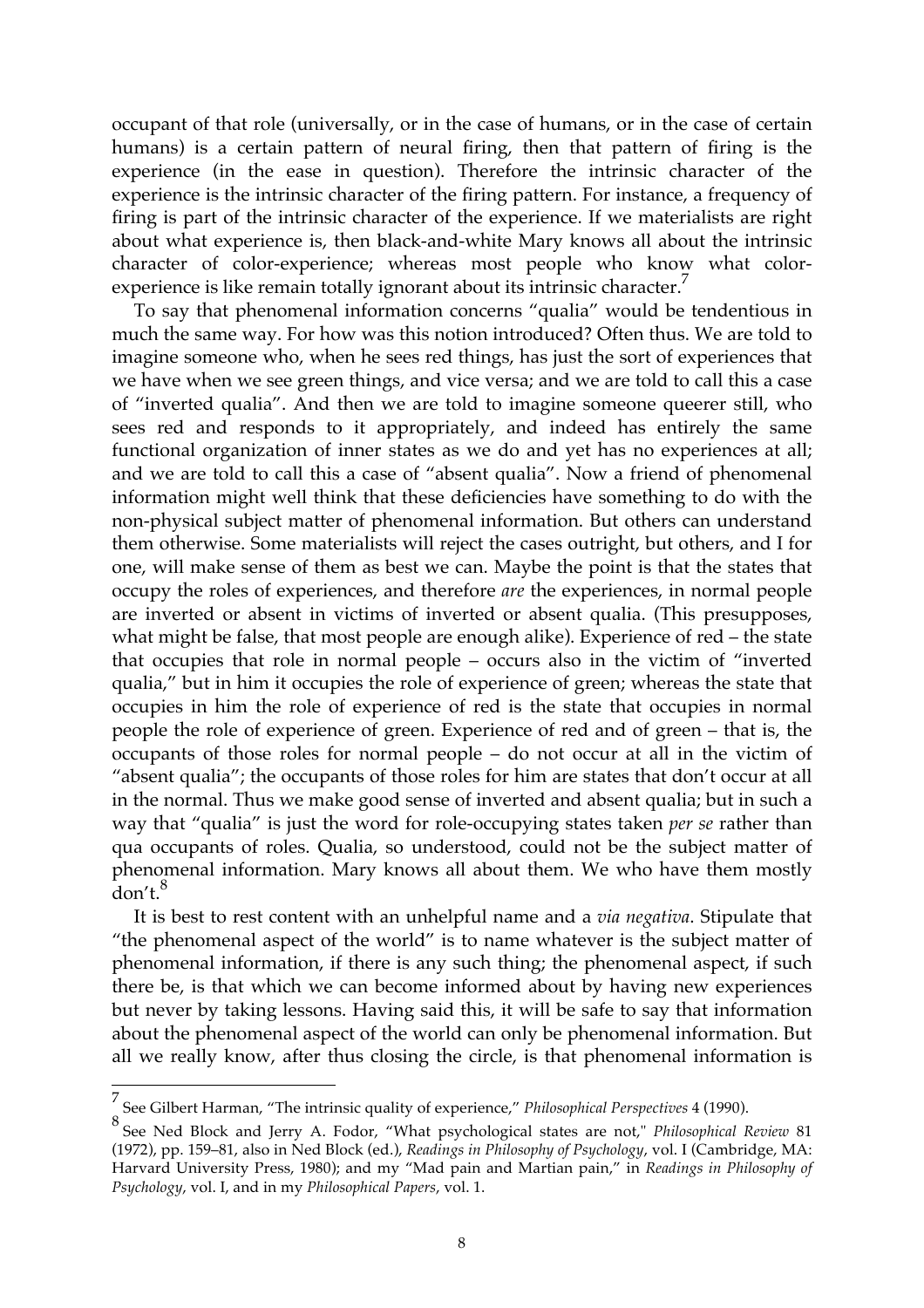supposed to reveal the presence of some sort of non-physical things or processes within experience, or else it is supposed to reveal that certain physical things or processes within experience have some sort of non- physical properties.

#### **The Knowledge Argument**

If we invoke the Hypothesis of Phenomenal Information to explain why no amount of physical information suffices to teach us what a new experience is like, then we have a powerful argument to refute any materialist theory of the mind. Frank Jackson (see note 2) calls it the "Knowledge Argument." Arguments against one materialist theory or another are never very conclusive. It is always possible to adjust the details. But the Knowledge Argument, if it worked, would directly refute the bare minimum that is common to all materialist theories.

It goes as follows. First in a simplified form; afterward we'll do it properly. Minimal Materialism is a supervenience thesis: no difference without physical difference. That is: any two possibilities that are just alike physically are just alike *simpliciter*. If two possibilities are just alike physically, then no physical information can eliminate one but not both of them. If two possibilities are just alike *simpliciter* (if that is possible) then no information whatsoever can eliminate one but not both of them. So if there is a kind of information – namely, phenomenal information – that can eliminate possibilities that any amount of physical information leaves open, then there must be possibilities that are just alike physically, but not just alike *simpliciter*. That is just what minimal Materialism denies.

(Analogy. If two possible locations in our region agree in their *x*-coordinate, then no amount of *x*-information can eliminate one but not both. If, *per impossibile*, two possible locations agreed in all their coordinates, then no information whatsoever could eliminate one but not both. So if there is a kind of information – namely,  $\gamma$ information – that can eliminate locations that any amount of *x*-information leaves open, then there must be locations in the region that agree in their *x*-coordinate but not in all their coordinates.)

Now to remove the simplification. What we saw so far was the Knowledge Argument against Materialism taken as a necessary truth, applying unrestrictedly to all possible worlds. But we materialists usually think that Materialism is a contingent truth. We grant that there are spooky possible worlds where Materialism is false, but we insist that our actual world isn't one of them. If so, then there might after all be two possibilities that are alike physically but not alike *simpliciter*, but one or both of the two would have to be possibilities where Materialism was false. Spooky worlds could differ with respect to their spooks without differing physically. Our minimal Materialism must be a *restricted* supervenience thesis: within a certain class of worlds, which includes our actual world, there is no difference without physical difference. Within that class, any two possibilities just alike physically are just alike *simpliciter*. But what delineates the relevant class? (It is trivial that our world belongs to *some* class wherein there is no difference without physical difference. That will be so however spooky our world may be. The unit class of our world is one such class, for instance. And so is any class that contains our world, and contains no two physical duplicates.) I think the relevant class should consist of the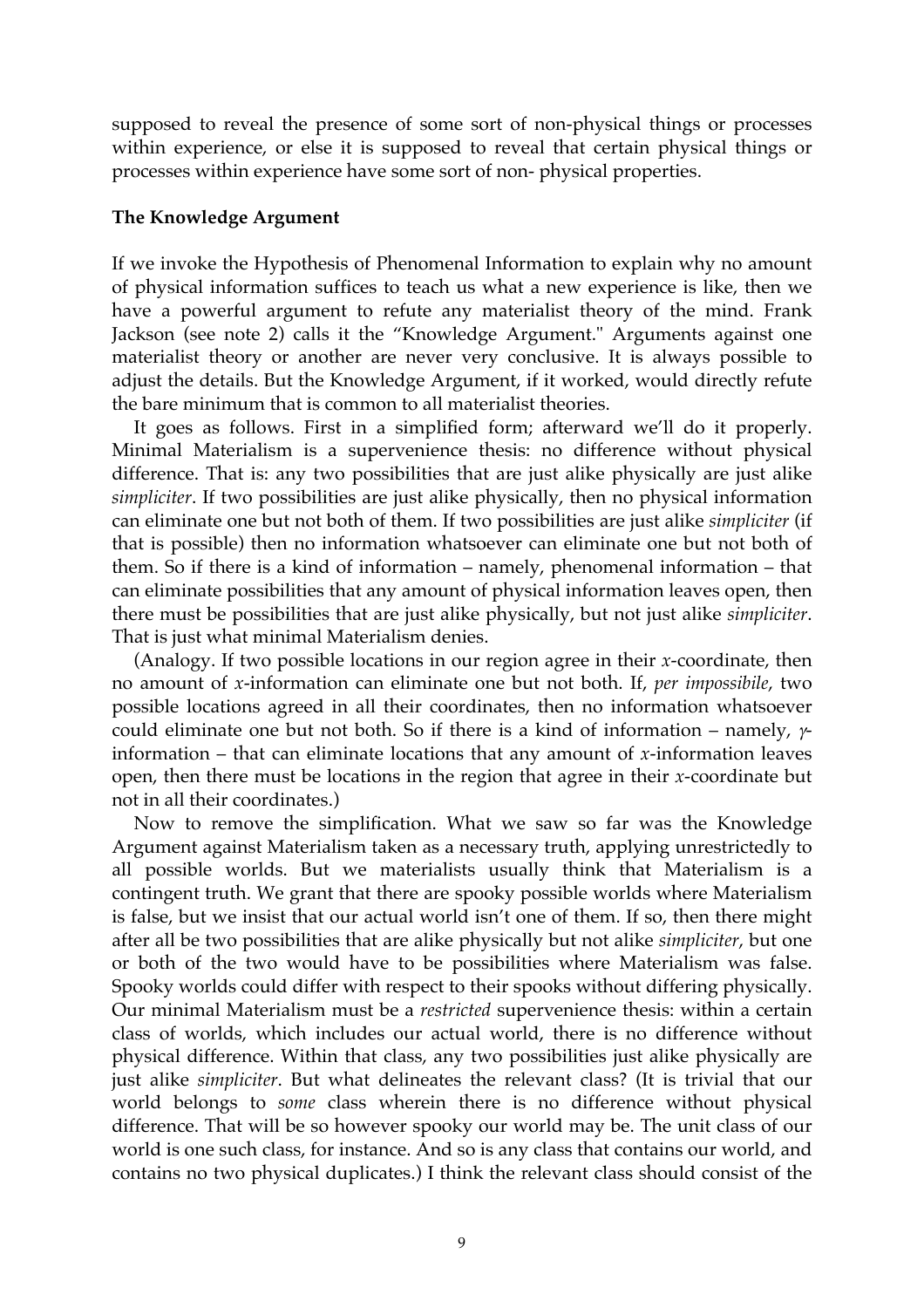worlds that have nothing wholly alien to this world. The inhabitants of such a nonalien world could be made from the inhabitants of ours, so to speak, by a process of division and recombination. That will make no wholly different kinds of things, and no wholly different fundamental properties of things.<sup>9</sup> Our restricted materialist supervenience thesis should go as follows: throughout the non-alien worlds, there is no difference without physical difference.

If the Hypothesis of Phenomenal Information be granted, then the Knowledge Argument refutes this restricted supervenience nearly as decisively as it refutes the unrestricted version. Consider a possibility that is eliminated by phenomenal information, but not by any amount of physical information. There are two cases. Maybe this possibility has nothing that is alien to our world. In that case the argument goes as before: actuality and the eliminated possibility are just alike physically, they are not just alike *simpliciter*, furthermore, both of them fall within the restriction to non-alien worlds, so we have a counterexample even to restricted supervenience. Or maybe instead the eliminated possibility does have something X which is alien to this world – an alien kind of thing, or maybe an alien fundamental property of non-alien things. Then the phenomenal information gained by having a new experience has revealed something negative: at least in part, it is the information that X is *not* present. How can that be? If there is such a thing as phenomenal information, presumably what it reveals is positive: the presence of something hitherto unknown. Not, of course, something alien from actuality itself; but something alien from actuality as it is inadequately represented by the inexperienced and by the materialists. If Mary learns something when she finds out what it's like to see the colors, presumably she learns that there's more to the world than she knew before – not *less*. it's easy to think that phenomenal information might eliminate possibilities that are impoverished by comparison with actuality, but that would make a counterexample to the restricted supervenience thesis. To eliminate possibilities without making a counterexample, phenomenal information would have to eliminate possibilities less impoverished than actuality. And how can phenomenal information do that? Compare ordinary perceptual information. Maybe Jean-Paul can just *see* that Pierre is absent from the café, at least if it's a small café. But how can he just see that Pierre is absent from Paris, let alone from the whole of actuality?

(Is there a third case? What if the eliminated possibility is in one respect richer than actuality, in another respect poorer? Suppose the eliminated possibility has X, which is alien from actuality, but also it lacks Y. Then phenomenal information might eliminate it by revealing the actual presence of Y, without having to reveal the actual absence of  $X$  – But then I say there ought to be a third possibility, one with neither X nor Y, poorer and in no respect richer than actuality, and again without any physical difference from actuality. For why should taking away X automatically restore Y? Why can't they vary independently?<sup>10</sup> But this third possibility differs

<sup>9</sup> See my "New work for <sup>a</sup> theory of universals," *Australasian Journal of Philosophy* <sup>61</sup> (1983), pp. 34–77, especially pp. 361–4. For a different view about how to state minimal Materialism, see Terence Horgan, "Supervenience and microphysics," *Pacific Philosophical Quarterly* 63 (1982), pp. 29–43.

<sup>10</sup> On recombination of possibilities, see my *On the Plurality of Worlds* (Oxford: Blackwell, 1986), pp. 87–92. The present argument may call for a principle that also allows recombination of properties; 1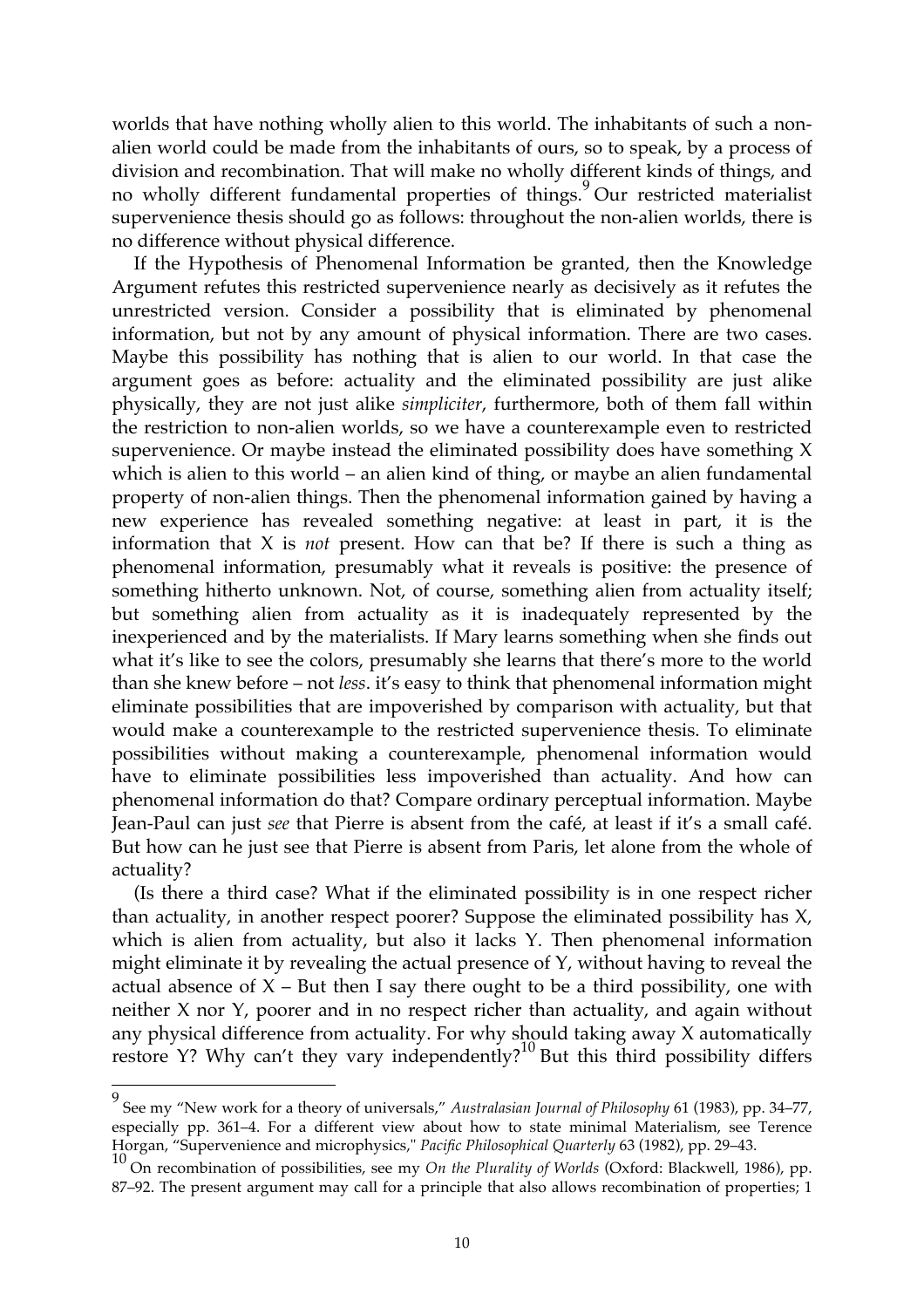*simpliciter* from actuality without differing physically. Further, it has nothing alien from actuality. So we regain a counterexample to the restricted supervenience thesis.)

The Knowledge Argument works. There is no way to grant the Hypothesis of Phenomenal Information and still uphold Materialism. Therefore I deny the Hypothesis. I cannot refute it outright. But later I shall argue, first, that it is more peculiar, and therefore less tempting, that it may at first seem; and, second, that we are not forced to accept it, since an alternative hypothesis does justice to the way experience best teaches us what it's like.

# **Three more ways to miss the point**

 $\overline{a}$ 

The Hypothesis of Phenomenal Information characterizes information in terms of eliminated possibilities. But there are other conceptions of "information." Therefore the Hypothesis has look-alikes: hypotheses which say that experience produces "information" which could not be gained otherwise, but do not characterize this "information" in terms of eliminated possibilities. These look-alikes do not work as premises for the Knowledge Argument. They do not say that phenomenal information eliminates possibilities that differ, but do not differ physically, from uneliminated possibilities. The look-alike hypotheses of phenomenal "information" are consistent with Materialism, and may very well be true. But they don't make the Knowledge Argument go away. Whatever harmless look-alikes may or may not be true, and whatever conception may or may not deserve the name "information," the only way to save Materialism is fix our attention squarely on the genuine Hypothesis of Phenomenal Information, and deny it. To avert our eyes, and attend to something else, is no substitute for that denial.

Might a look-alike help at least to this extent: by giving us something true that well might have been confused with the genuine Hypothesis, thereby explaining how we might have believed the Hypothesis although it was false? I think not. Each of the look-alikes turns out to imply not only that experience can give us "information" that no amount of lessons can give, but also that lessons in Russian can give us "information" that no amount of lessons in English can give (and vice versa). I doubt that any friend of phenomenal information ever thought that the special role of experience in teaching what it's like was on a par with the special role of Russian! I will have to say before I'm done that phenomenal information is an illusion, but I think I must look elsewhere for a credible hypothesis about what sort of illusion it might be.

*The Fourth Way*. If a hidden camera takes photographs of a room, the film ends up bearing traces of what went on in the room. The traces are distinctive: that is, the details of the traces depend on the details of what went on, and if what went on had been different in any of many ways, the traces would have been correspondingly different. So we can say that the traces bear information, and that he who has the

now think that would not necessarily require treating properties as non-spatiotemporal parts of their instances. On recombination of properties, see also D. M. Armstrong, *A Combinatorial Theory of Possibility* (Cambridge: Cambridge University Press 1989).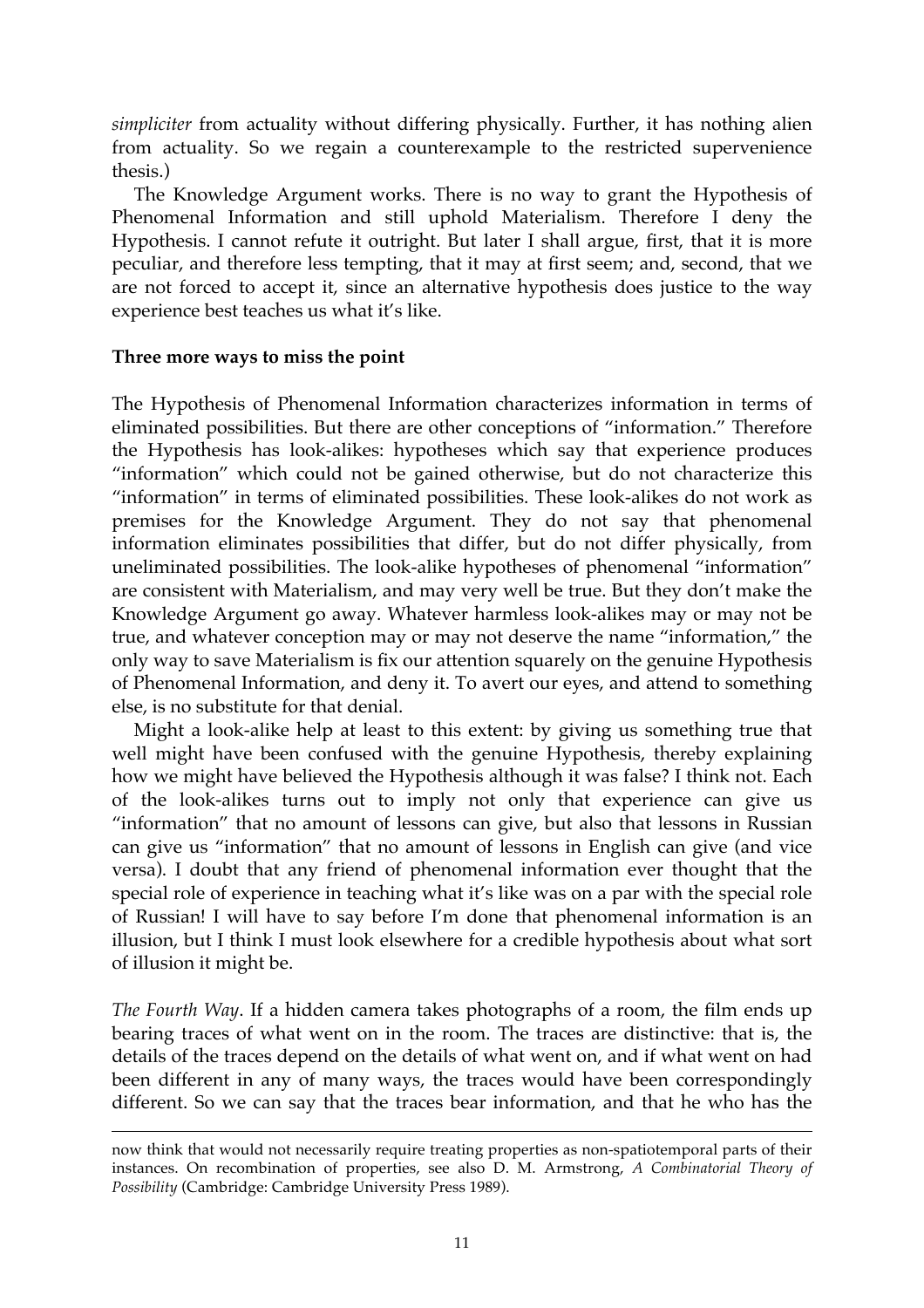film has the information. That might be said because the traces, plus the way they depend on what went on, suffice to eliminate possibilities; but instead we might say "information" and just mean "distinctive traces." If so, it's certainly true that new experience imparts information" unlike any that can be gained from lessons. Experience and lessons leave different kinds of traces. That is so whether or not the experience eliminates possibilities that the lessons leave open. It is equally true, of course, that lessons in Russian leave traces unlike any that are left by lessons in English, regardless of whether the lessons cover the same ground and eliminate the same possibilities.

*The Fifth Way*. When we speak of transmission of "information," we often mean transmission of text. Repositories of "information," such as libraries, are storehouses of text. Whether the text is empty verbiage or highly informative is beside the point. Maybe we too contain information by being storehouses of text. Maybe there is a language of thought, and maybe the way we believe things is to store sentences of this language in some special way, or in some special part of our brains. In that case, we could say that storing away a new sentence was storing away a new piece of "information," whether or not that new piece eliminated any possibilities not already eliminated by the sentences stored previously. Maybe, also, the language of thought is not fixed once and for all, but can gain new words. Maybe, for instance, it borrows words from public language. And maybe, when one has a new experience, that causes one's language of thought to gain a new word which denotes that experience – a word which could not have been added to the language by any other means. If all this is so, then when Mary sees colors, her language of thought gains new words, allowing her to store away new sentences and thereby gain "information." All this about the language of thought, the storing of sentences, and the gaining of words is speculation. But it is plausible speculation, even if no longer the only game in town. If it is all true, then we have another look-alike hypothesis of phenomenal "information." When Mary gains new words and stores new sentences, that is "information" that she never had before, regardless of whether it eliminates any possibilities that she had not eliminated already.

But again, the special role of experience turns out to be on a par with the special role of Russian. If the language of thought picks up new words by borrowing from public language, then lessons in Russian add new words, and result in the storing of new sentences, and thereby impart "information" that never could have been had from lessons in English. (You might say that the new Russian words are mere synonyms of old words, or at least old phrases, that were there already; and synonyms don't count. But no reason has been given why the new inner words created by experience may not also be synonyms of old phrases, perhaps of long descriptions in the language of neurophysiology.)

*The Sixth Way*. A philosopher who is skeptical about possibility, as so many are, may wish to replace possibilities themselves with linguistic ersatz possibilities: maximal consistent sets of sentences. And he may be content to take "consistent" in a narrowly logical sense, so that a set with "Fred is married" and "Fred is a bachelor" may count as consistent, and only an overt contradiction like "Fred is married" and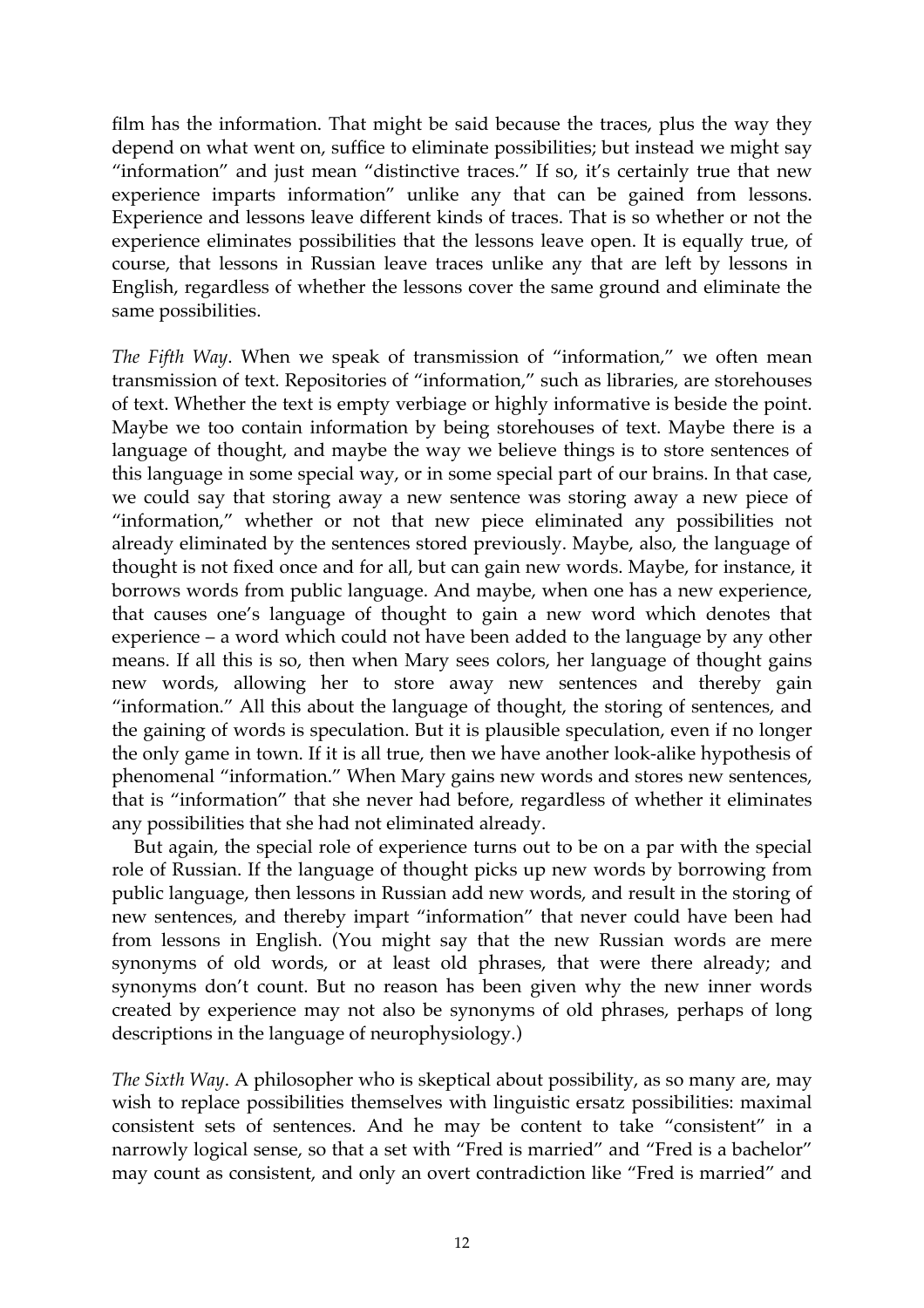"Fred is not married" will be ruled out.<sup>11</sup> The ersatz possibilities might also be taken as sets of sentences of the language of thought, if the philosopher believes in it. Then if someone's language of thought gains new words, whether as a result of new experience or as a result of being taught in Russian, the ersatz possibilities become richer and more numerous. The sets of sentences that were maximal before are no longer maximal after new words are added. So when Mary sees colors and her language of thought gains new words, there are new ersatz possibilities; and she can straightway eliminate some of them. Suppose she knows beforehand that she is about to see green, and that the experience of seeing green is associated with neural firing pattern F. So when she sees green and gains the new word G for her experience, then straightway there are new, enriched ersatz possibilities with sentences saying that she has G without F, and straightway she knows enough to eliminate these ersatz possibilities. (Even if she does not know beforehand what she is about to see, straightway she can eliminate at least those of her new-found ersatz possibilities with sentences denying that she then has G.) Just as we can characterize information in terms of elimination of possibilities, so we can characterize ersatz "information" in terms of elimination of ersatz "possibilities." So here we have the closest look-alike hypothesis of all, provided that language-of-thoughtism is true. But we still do not have the genuine Hypothesis of Phenomenal Information, since the eliminated ersatz possibility of G without F may not have been a genuine possibility at all. It may have been like the ersatz possibility of married bachelors.

## **Curiouser and curiouser**

The Hypothesis of Phenomenal Information is more peculiar than it may at first seem. For one thing, because it is opposed to more than just Materialism. Some of you may have welcomed the Knowledge Argument because you thought all along that physical information was inadequate to explain the phenomena of mind. You may have been convinced all along that the mind could do things that no physical system could do: bend spoons, invent new jokes, demonstrate the consistency of arithmetic, reduce the wave packet, or what have you. You may have been convinced that the full causal story of how the deeds of mind are accomplished involves the causal interactions not only of material bodies but also of astral bodies; not only the vibrations of the electromagnetic field but also the good or bad vibes of the psionic field; not only protoplasm but ectoplasm. I doubt it, but never mind. It's irrelevant to our topic. The Knowledge Argument is targeted against you no less than it is against Materialism itself.

Let *parapsychology* be the science of all the non-physical things, properties, causal processes, laws of nature, and so forth that may be required to explain the things we do. Let us suppose that we learn ever so much parapsychology. It will make no difference. Black-and-white Mary may study all the parapsychology as well as all the psychophysics of color vision, but she still won't know what it's like. Lessons on the aura of Vegemite will do no more for us than lessons on its chemical composition. And so it goes. Our intuitive starting point wasn't just that *physics*

<sup>11</sup> See *On the Plurality of Worlds*, pp. 142–65, on linguistic ersatz possibilities.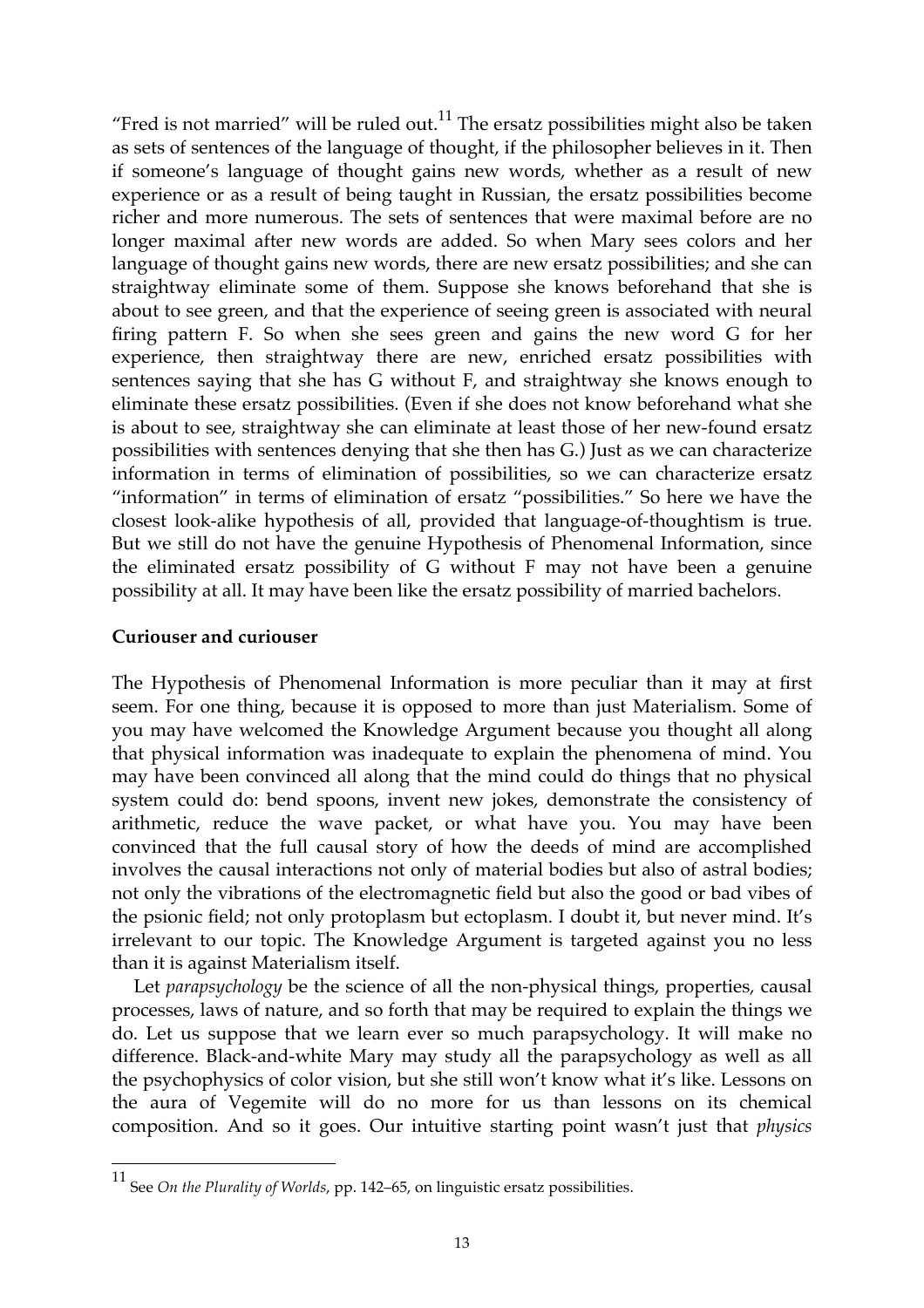lessons couldn't help the inexperienced to know what it's like. It was that *lessons* couldn't help. If there is such a thing as phenomenal information, it isn't just independent of physical information. It's independent of every sort of information that could be served up in lessons for the inexperienced. For it is supposed to eliminate possibilities that any amount of lessons leave open. Therefore phenomenal information is not just parapsychological information, if such there be. It's something very much stranger.

The genuine Hypothesis of Phenomenal Information, as distinguished from its look-alikes, treats information in terms of the elimination of possibilities. When we lack information, several alternative possibilities are open, when we get the information some of the alternatives are excluded. But a second peculiar thing about phenomenal information is that it resists this treatment. (So does logical or mathematical "information." However, phenomenal information cannot be logical or mathematical, because lessons in logic and mathematics no more teach us what a new experience is like than lessons in physics or parapsychology do.) When someone doesn't know what it's like to have an experience, where are the alternative open possibilities? I cannot present to myself in thought a range of alternative possibilities about what it might be like to taste Vegemite. That is because I cannot imagine either what it *is* like to taste Vegemite, or any alternative way that it *might* be like but in fact isn't. (I could perfectly well imagine that Vegemite tastes just like peanut butter, or something else familiar to me, but let's suppose I've been told authoritatively that this isn't so.) I can't even pose the question that phenomenal information is supposed to answer: is it this way or that? It seems that the alternative possibilities must be unthinkable beforehand; and afterward too, except for the one that turns out to be actualized. I don't say there's anything altogether impossible about a range of unthinkable alternatives; only something peculiar. But it's peculiar enough to suggest that we may somehow have gone astray.

# **From phenomenal to epiphenomenal**

A third peculiar thing about phenomenal information is that it is strangely isolated from all other sorts of information; and this is so regardless of whether the mind works on physical or parapsychological principles. The phenomenal aspect of the world has nothing to do with explaining why people seemingly talk about the phenomenal aspect of the world. For instance, it plays no part in explaining the movements of the pens of philosophers writing treatises about phenomenal information and the way experience has provided them with it.

When Mary gets out of her black-and-white cell, her jaw drops. She says "At last! So this is what it's like to see colors!" Afterward she does things she couldn't do before, such as recognizing a new sample of the first color she ever saw. She may also do other things she didn't do before: unfortunate things, like writing about phenomenal information and the poverty of Materialism. One might think she said what she said and did what she did because she came to know what it's like to see colors. Not so, if the Hypothesis of Phenomenal Information is right. For suppose the phenomenal aspect of the world had been otherwise, so that she gained different phenomenal information. Or suppose the phenomenal aspect of the world had been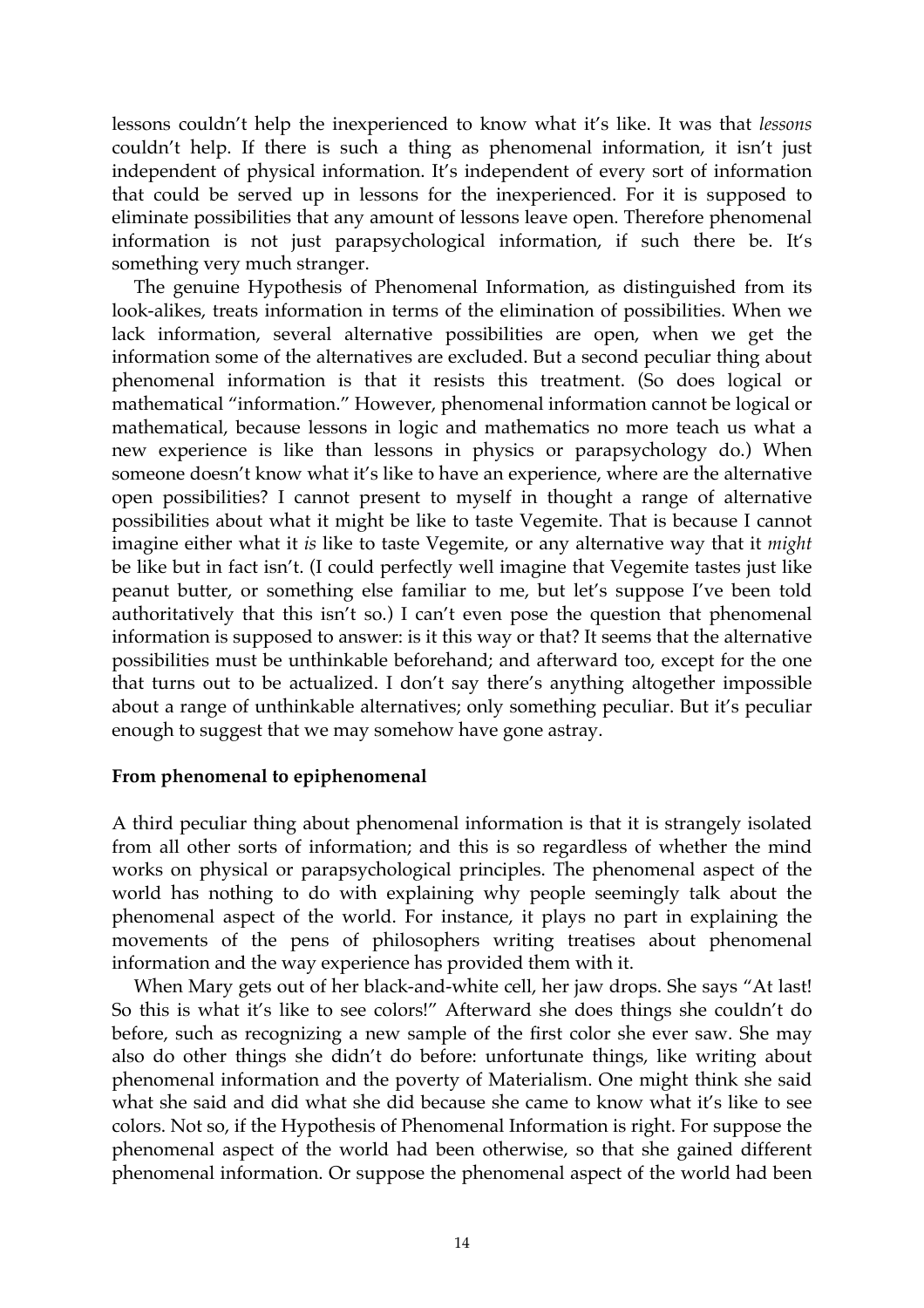absent altogether, as we materialists think it is. Would that have made the slightest difference to what she did or said then or later? I think not. Making a difference to what she does or says means, at least in part, making a difference to the motions of the particles of which she is composed. (Or better: making a difference to the spatiotemporal shape of the wave-function of those particles. But let that pass.) For how could she do or say anything different, if none of her particles moved any differently? But if something non-physical sometimes makes a difference to the motions of physical particles, then physics as we know it is wrong. Not just silent, not just incomplete – wrong. Either the particles are caused to change their motion without benefit of any force, or else there is some extra force that works very differently from the usual four. To believe in the phenomenal aspect of the world, but deny that it is epiphenomenal, is to bet against the truth of physics. Given the success of physics hitherto, and even with due allowance for the foundational ailments of quantum mechanics, such betting is rash! A friend of the phenomenal aspect would be safer to join Jackson in defense of *epiphenomenal* qualia.

But there is more to the case than just an empirical bet in favor of physics. Suppose there is a phenomenal aspect of the world, and suppose it does make some difference to the motions of Mary's jaw or the noises out of her mouth. Then we can describe the phenomenal aspect, if we know enough, in terms of its physical effects. It is that on which physical phenomena depend in such-and-such way. This descriptive handle will enable us to give lessons on it to the inexperienced. But in so far as we can give lessons on it, what we have is just parapsychology. That whereof we cannot learn except by having the experience still eludes us. I do not argue that *everything* about the alleged distinctive subject matter of phenomenal information must be epiphenomenal. Part of it may be parapsychological instead. But I insist that *some* aspect of it must be epiphenomenal..

Suppose that the Hypothesis of Phenomenal Information is true and suppose that  $V_1$  and  $V_2$  are all of the maximally specific phenomenal possibilities concerning what it's like to taste Vegemite; anyone who tastes Vegemite will find out which one obtains, and no one else can. And suppose that  $P_1$  and  $P_2$  are all the maximally specific physical possibilities. (Of course we really need far more than two Ps, and maybe a friend of phenomenal information would want more than two Vs, but absurdly small numbers will do for an example.) Then we have four alternative hypotheses about the causal independence or dependence of the Ps on the Vs. Each one can be expressed as a pair of counterfactual conditionals. Two hypotheses are patterns of dependence.

K<sub>1</sub>: if  $V_1$  then  $P_1$ , if  $V_2$  then  $P_2$ K<sub>2</sub>: if V<sub>1</sub> then  $\overline{P_2}$ , if V<sub>2</sub> then  $\overline{P_1}$ 

The other two are patterns of independence.

K<sub>3</sub>: if  $V_1$  then  $P_1$ , if  $V_2$  then  $P_1$ K<sub>4</sub>: if  $V_1$  then  $P_2$ , if  $V_2$  then  $P_2$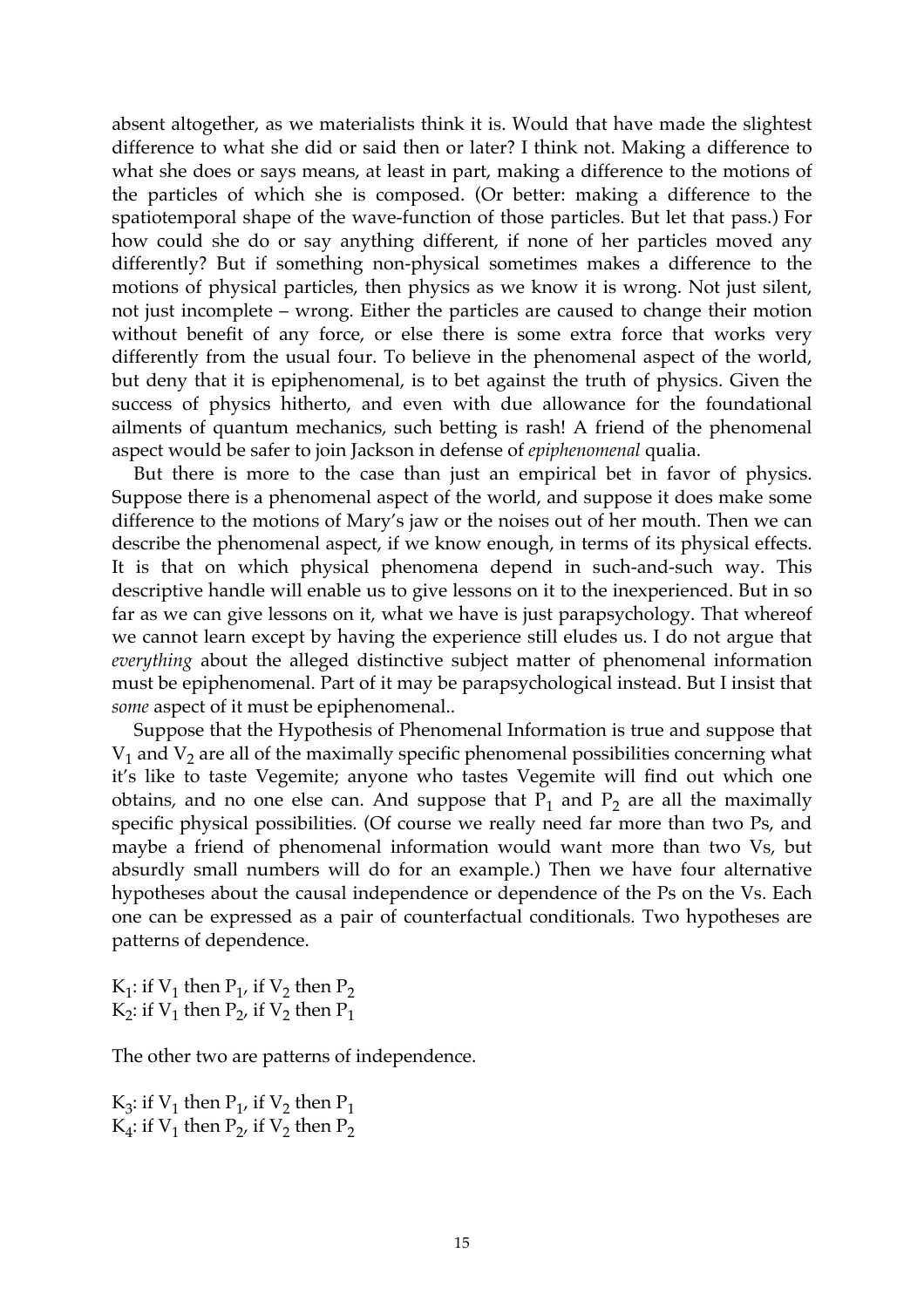These dependency hypotheses are, I take it, contingent propositions. They are made true, if they are, by some contingent feature of the world, though it's indeed a vexed question what sort of feature it is.<sup>12</sup> Now we have eight joint possibilities.

 $K_1V_1P_1$   $K_3V_1P_1$   $K_3V_2P_1$   $K_2V_2P_1$  $K_2V_1P_2$   $K_4V_1P_2$   $K_4V_2P_2$   $K_1V_2P_2$ 

Between the four on the top row and the four on the bottom row, there is the physical difference between  $P_1$  and  $P_2$ . Between the four on the left and the four on the right, there is the phenomenal difference between  $V_1$ , and  $V_2$ . And between the four on the edges and the four in the middle there is a parapsychological difference. It is the difference between dependence and independence of the physical on the phenomenal; between efficacy and epiphenomenalism, so far as this one example is concerned. There's nothing ineffable about that. Whether or not you've tasted Vegemite, and whether or not you can conceive of the alleged difference between  $V_1$ and  $V_2$ , you can still be told whether the physical difference between  $P_1$  and  $P_2$  does or doesn't depend on some part of the phenomenal aspect of the world.

Lessons can teach the inexperienced which parapsychological possibility obtains, dependence or independence. Let it be dependence: we have either  $K_1$  or  $K_2$ . For if we had independence, then already we would have found our epiphenomenal difference: namely, the difference between  $V_1$  and  $V_2$ . And lessons can teach the inexperienced which of the two physical possibilities obtains. Without loss of generality let it be  $P_1$ . Now two of our original eight joint possibilities remain open:  $K_1V_1P_1$  and  $K_2V_2P_1$ . The difference between those is not at all physical, and not at all parapsychological: it's  $P_1$ , and it's dependence, in both cases. The difference is entirely phenomenal. And also it is entirely epiphenomenal. Nothing physical, and nothing parapsychological, depends on the difference between  $K_1V_1P_1$  and  $K_2V_2P_1$ . We have the same sort of pattern of dependence either way; it's just that the phenomenal possibilities have been swapped. Whether it's independence or whether it's dependence, therefore, we have found an epiphenomenal part of the phenomenal aspect of the world. It is the residue left behind when we remove the parapsychological part.

Suppose that someday I taste Vegemite, and hold forth about how I know at last what it's like. The sound of my holding forth is a physical effect, part of the realized physical possibility  $P_1$ . This physical effect is exactly the same whether it's part of the joint possibility  $K_1V_1P_1$ , or part of its alternative  $K_2V_2P_1$ . It may be caused by  $V_1$ in accordance with  $K_1$ , or it may instead be caused by  $V_2$  in accordance with  $K_2$ , but it's the same either way. So it does not occur because we have  $K_1V_1$  rather than  $K_2V_2$ , or vice versa. The alleged difference between these two possibilities does nothing to explain the alleged physical manifestation of my finding out which one of them is realized. It is in that way that the difference is epiphenomenal. That makes it very queer, and repugnant to good sense.

<sup>12</sup> On dependency hypotheses, see my "Causal decision theory," *Australasian Journal of Philosophy* <sup>59</sup> (1981), pp. 5–30, reprinted in my *Philosophical Papers*, vol. II (New York: Oxford University Press, 1986).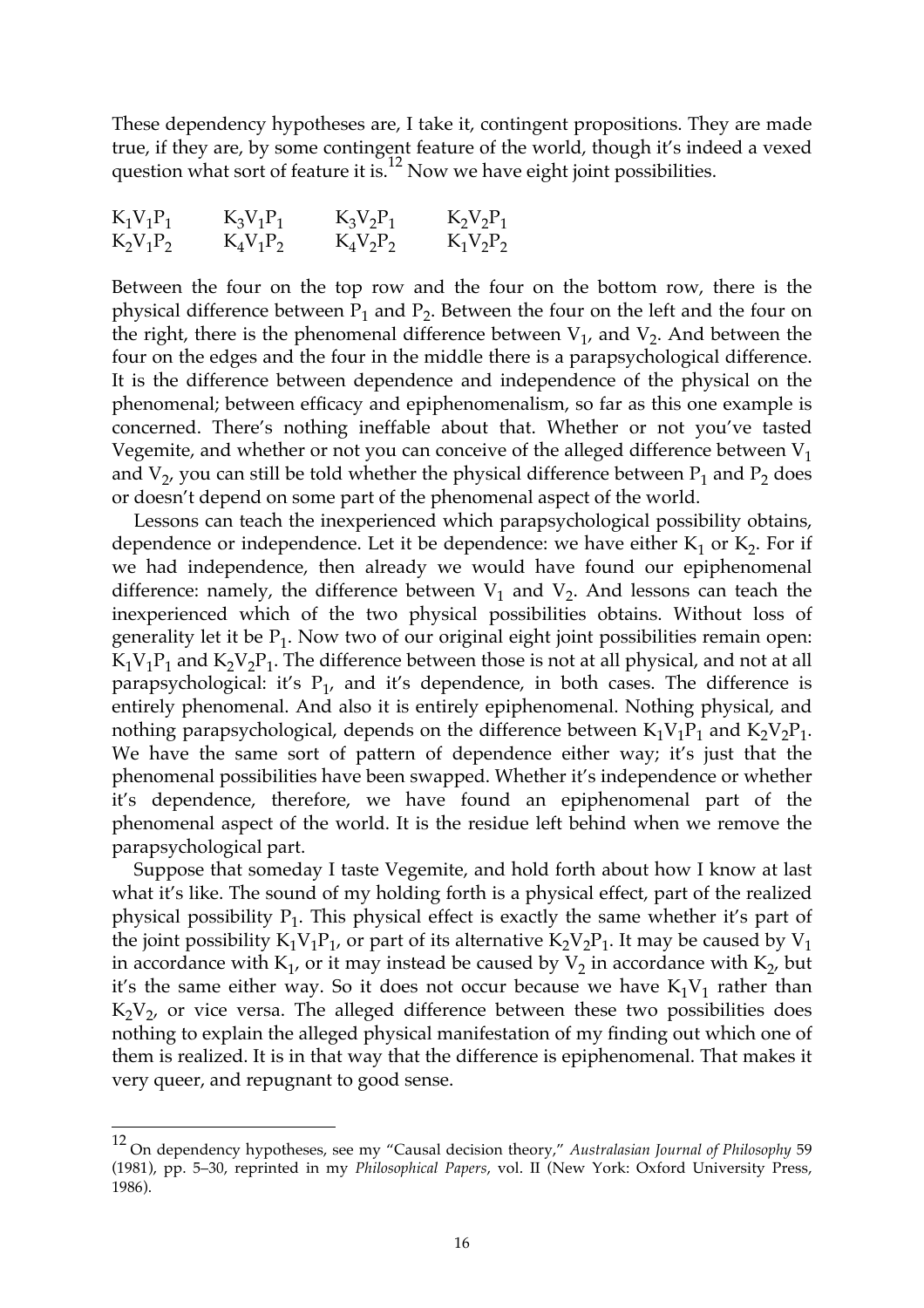## **The Ability Hypothesis**

So the Hypothesis of Phenomenal Information turns out to be very peculiar indeed. It would be nice, and not only for materialists, if we could reject it. For materialists, it is essential to reject it. And we can. There is an alternative hypothesis about what it is to learn what an experience is like: the *Ability Hypothesis*. Laurence Nemirow summarizes it thus:

some modes of understanding consist, not in the grasping of facts, but in the acquisition of abilities. . . . As for understanding an experience, we may construe that as an ability to place oneself, at will, in a state representative of the experience. I understand the experience of seeing red if I can at will visualize red. Now it is perfectly clear why there must be a special connection between the ability to place oneself in a state representative of a given experience and the point of view of experiencer: exercising the ability just *is* what we call "adopting the point of view of experiencer." . . . We can, then, come to terms with the subjectivity of our understanding of experience without positing subjective facts as the objects of our understanding. This account explains, incidentally, the linguistic incommunicability of our subjective understanding of experience (a phenomenon which might seem to support the hypothesis of subjective facts). The latter is explained as a special case of the linguistic incommunicability of abilities to place oneself at will in a given state, such as the state of having lowered blood pressure, and the state of having wiggling ears. 13

If you have a new experience, you gain abilities to remember and to imagine. After you taste Vegemite, and you learn what it's like, you can afterward remember the experience you had. By remembering how it once was, you can afterward imagine such an experience. Indeed, even if you eventually forget the occasion itself, you will very likely retain your ability to imagine such an experience.

Further, you gain an ability to recognize the same experience if it comes again. If you taste Vegemite on another day, you will probably know that you have met the taste once before. And if, while tasting Vegemite, you know that it is Vegemite you are tasting, then you will be able to put the name to the experience if you have it again. Or if you are told nothing at the time, but later you somehow know that it is Vegemite that you are then remembering or imagining tasting, again you can put the name to the experience, or to the memory, or to the experience of imagining, if it comes again. Here, the ability you gain is an ability to gain information if given other information. Nevertheless, the information gained is not phenomenal, and the ability to gain information is not the same thing as information itself.

<sup>13</sup> Laurence Nemirow, review of Nagel's *Mortal Questions*, *Philosophical Review* <sup>89</sup> (1980), pp. 475–6. For a fuller statement, see Nemirow, "Physicalism and the cognitive role of acquaintance," in William G. Lycan (ed.), *Mind and Cognition: A Reader* (Cambridge, MA: Basil Blackwell, 1990); and *Functionalism and the Subjective Quality of Experience* (doctoral dissertation, Stanford, 1979). See also Michael Tye, "The subjective qualities of experience," *Mind* 95 (1986), pp. 1–17.

I should record a disagreement with Nemirow on one very small point. We agree that the phrase "what experience E is like" does not denote some "subjective quality" of E, something which supposedly would be part of the subject matter of the phenomenal information gained by having E. But whereas I have taken the phrase to denote E itself, Nemirow takes it to be a syncategorematic part of the expression "know what experience E is like". See "Physicalism and the cognitive role of acquaintance" section III.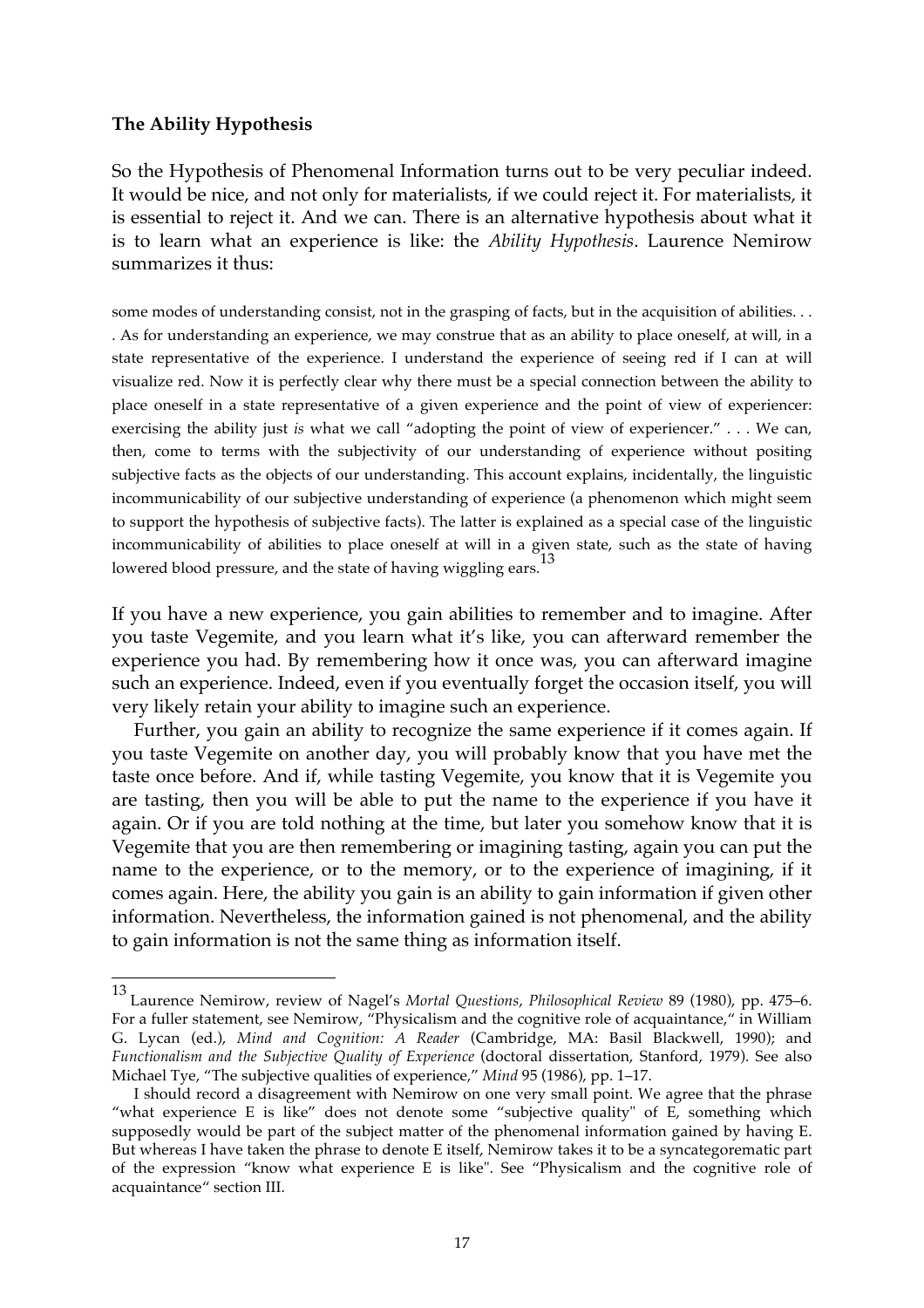Earlier, I mentioned "knowing what an experience is like under a description." Now I can say that what I meant by this was having the ability to remember or imagine an experience while also knowing the egocentric proposition that what one is then imagining is the experience of such-and-such description. One might well know what an experience is like under one description, but not under another. One might even know what some experience is like, but not under any description whatever – unless it be some rather trivial description like "that queer taste that I'm imagining right now." That is what would happen if you slipped a dab of Vegemite into my food without telling me what it was: afterward, I would know what it was like to taste Vegemite, but not under that description, and not under any other nontrivial description. It might be suggested that "knowing what it's like to taste Vegemite" really means what I'd call "knowing what it's like to taste Vegemite under the description 'tasting Vegemite'"; and if so, knowing what it's like would involve both ability and information. I disagree. For surely it would make sense to say: "I know this experience well, I've long known what it's like, but only today have I found out that it's the experience of tasting Vegemite." But this verbal question is unimportant. For the information involved in knowing what it's like under a description, and allegedly involved in knowing what it's like, is anyhow not the queer phenomenal information that needs rejecting.

(Is there a problem here for the friend of phenomenal information? Suppose he says that knowing what it's like to taste Vegemite means knowing that the taste of Vegemite has a certain "phenomenal character." This requires putting the name to the taste, so clearly it corresponds to our notion of knowing what it's like to taste Vegemite under the description "tasting Vegemite." But we also have our notion of knowing what it's like *simpliciter*, and what can he offer that corresponds to that? Perhaps he should answer by appeal to a trivial description, as follows: knowing what it's like *simpliciter* means knowing what it's like under the trivial description "taste I'm imagining now," and that means knowing that the taste one is imagining now has a certain phenomenal character.)

As well as gaining the ability to remember and imagine the experience you had, you also gain the ability to imagine related experiences that you never had. After tasting Vegemite, you might for instance become able to imagine tasting Vegemite ice cream. By performing imaginative experiments, you can predict with some confidence what you would do in circumstances that have never arisen – whether you'd ask for a second helping of Vegemite ice cream, for example.

These abilities to remember and imagine and recognize are abilities you cannot gain (unless by super-neurosurgery, or by magic) except by tasting Vegemite and learning what it's like. You can't get them by taking lessons on the physics or the parapsychology of the experience, or even by taking comprehensive lessons that cover the whole of physics and parapsychology. The Ability Hypothesis says that knowing what an experience is like just *is* the possession of these abilities to remember, imagine, and recognize. It isn't the possession of any kind of information, ordinary or peculiar. It isn't knowing that certain possibilities aren't actualized. It isn't knowing-that. It's knowing-how. Therefore it should be no surprise that lessons won't teach you what an experience is like. Lessons impart information; ability is something else. Knowledge-that does not automatically provide know-how.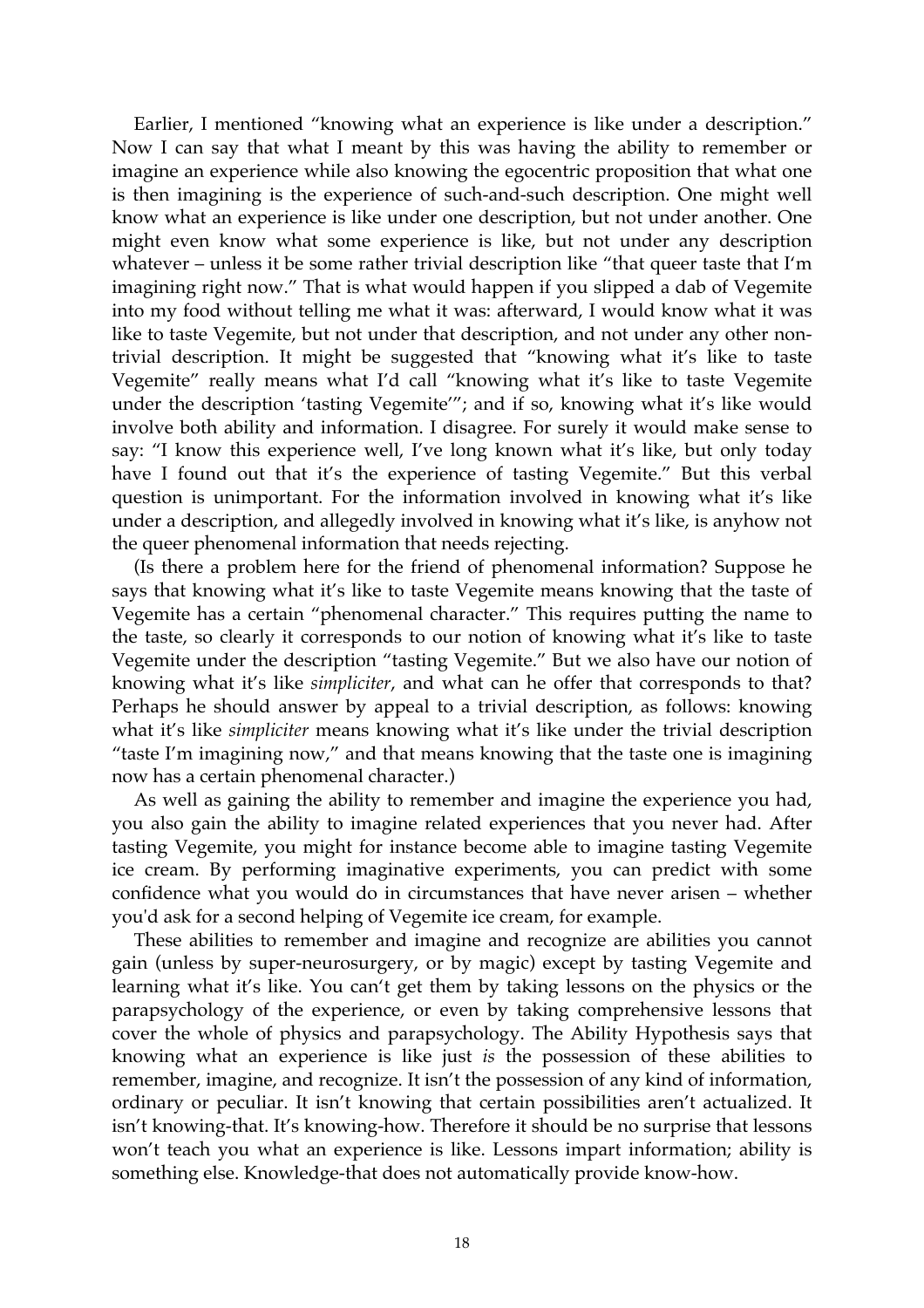There are parallel cases. Some know how to wiggle their ears; others don't. If you can't do it, no amount of information will help. Some know how to eat with chopsticks, others don't. Information will help up to a point – for instance, if your trouble is that you hold one chopstick in each hand – but no amount of information, by itself, will bring you to a very high level of know-how. Some know how to recognize a C-38 locomotive by sight, others don't. If you don't, it won't much help if you memorize a detailed geometrical description of its shape, even though that does all the eliminating of possibilities that there is to be done. (Conversely, knowing the shape by sight doesn't enable you to write down the geometrical description.) Information very often contributes to know-how, but often it doesn't contribute enough. That's why music students have to practice.

Know-how is ability. But of course some aspects of ability are in no sense knowledge: strength, sufficient funds. Other aspects of ability are, purely and simply, a matter of information. If you want to know how to open the combination lock on the bank vault, information is all you need. It remains that there are aspects of ability that do *not* consist simply of possession of information, and that we *do* call knowledge. The Ability Hypothesis holds that knowing what an experience is like is that sort of knowledge.

If the Ability Hypothesis is the correct analysis of knowing what an experience is like, then phenomenal information is an illusion. We ought to explain that illusion. It would be feeble, I think, just to say that we're fooled by the ambiguity of the word "know": we confuse ability with information because we confuse knowledge in the sense of knowing-how with knowledge in the sense of knowing- that. There may be two senses of the word "know," but they are well and truly entangled. They mark the two pure endpoints of a range of mixed cases. The usual thing is that we gain information and ability together. If so, it should be no surprise if we apply to pure cases of gaining ability, or to pure cases of gaining information, the same word "know" that we apply to all the mixed cases.

Along with information and ability, acquaintance is a third element of the mixture. If Lloyd George died too soon, there's a sense in which Father never can know him. Information won't do it, even if Father is a most thorough biographer and the archives are very complete. (And the trouble isn't that there's some very special information about someone that you can only get by being in his presence.) Knowhow won't do it either, no matter how good Father may be at imagining Lloyd George, seemingly remembering him, and recognizing him. (Father may be able to recognize Lloyd George even if there's no longer any Lloyd George to recognize – if *per impossibile* he did turn up, Father could tell it was him.) Again, what we have is not just a third separate sense of "know." Meeting someone, gaining a lot of information about him that would be hard to gain otherwise, and gaining abilities regarding him usually go together. The pure cases are exceptions.

A friend of phenomenal information will agree, of course, that when we learn what an experience is like, we gain abilities to remember, imagine, and recognize. But he will say that it is because we gain phenomenal information that we gain the abilities. He might even say the same about other cases of gaining know-how: you can recognize the C-38 when you have phenomenal information about what it's like to see that shape, you can eat with chopsticks or wiggle your ears when you gain